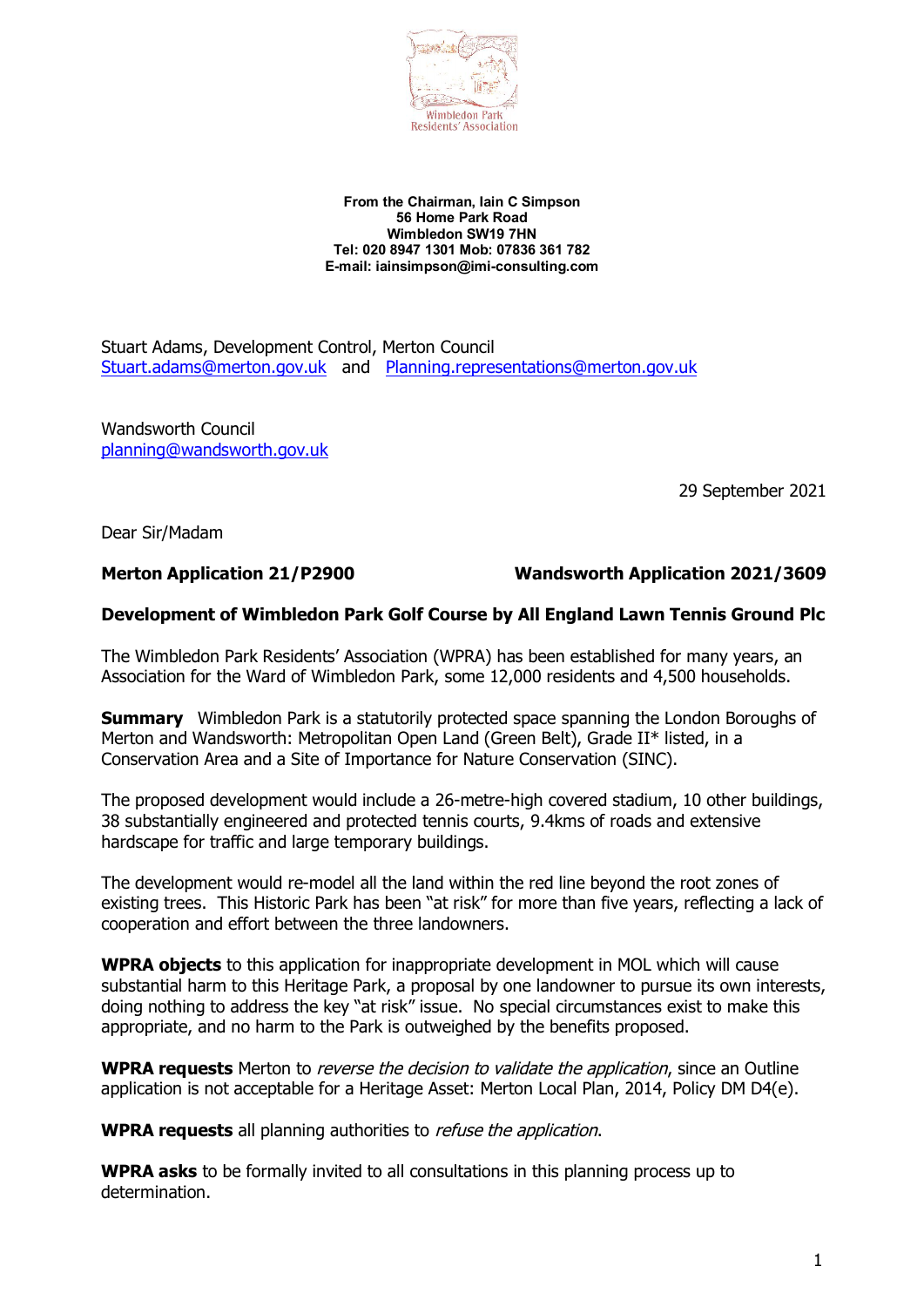

**WPRA welcomes** the applicant's offer of more community uses and greater access to spaces, but it is on terms that are vague and permissive only, and on which the community, of which WPRA is a significant representative, has never been consulted or engaged. WPRA welcomes any invitation from the applicant or the Councils to be involved.

**WPRA acknowledges** the aspiration of the applicant to improve the qualifying events and urges them to think more imaginatively about other sites to benefit from such investment.

**Part 1**, page 3 covers the relevant history and challenges presented to the community by this application.

**Part 2**, page 7 sets out our technical objections to the application.

**Part 3**, page 9 discusses in more detail the relevant planning policy and legal issues, particularly relevant to due process and potential judicial review.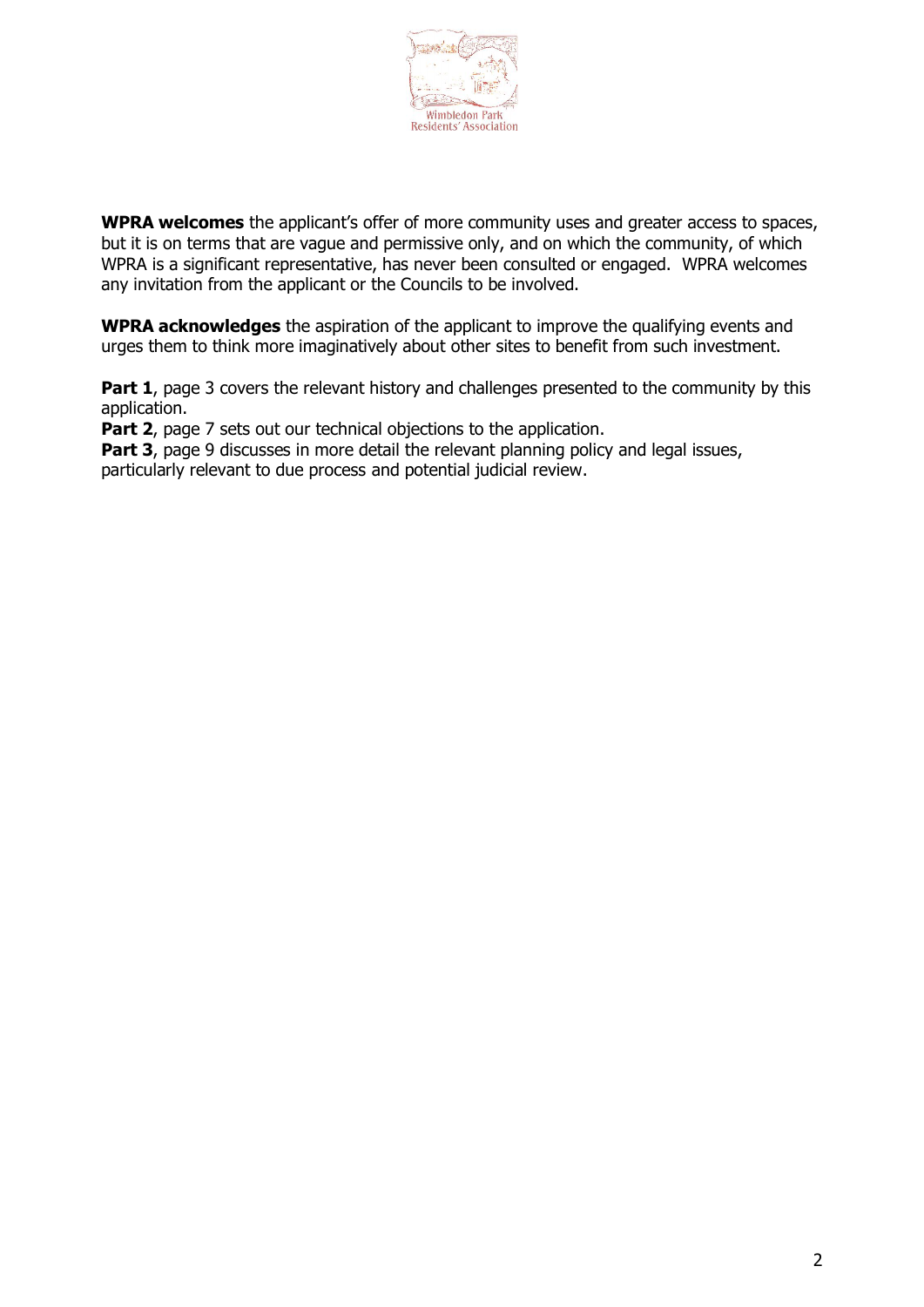

#### **Part 1. History, and challenges to the Community of this Application**

This part highlights immediate questions and concerns raised by the Wimbledon Park community. The next 2 parts develop the technical and policy arguments.

#### **1. This application: the role of the Planning Authorities**

Over the period March to July 2021 the applicant conducted 'Consultations' with local resident groups and stakeholders. The consultations gradually revealed, in drip-feed fashion, the extent of their ambitious plans for development of the Golf Course. It is clear from the planning application that despite the feedback from residents, nothing in their plans has changed.

The application reveals a daunting volume of documents; one hundred and one in total. The Design and Access statement alone is 600 pages and the Planning Statement 150 pages. The Planning Officer has permitted five weeks for consideration. Even against that weight of material and in that short time, it has been possible to identify fundamental flaws in the application which justify its refusal.

#### **2. The applicant's aspirations and community benefits**

The applicant claims that it needs to expand its facilities to keep up with the three other Grand Slams and maintain its claimed reputation as the best, a direct result of the competition between the world's tournaments. They vie with each other to be the best and of course the Wimbledon Championship is the only grass court championship. It appears the main motivation for this arises from the fact that other tournaments have 'qualifying' facilities on the main site and more show courts. So, why must the applicant emulate this to keep up? No serious argument for this has been put forward by the applicant

The applicant holds the only grass court grand slam in the world. Does it suggest that anywhere else will ever be brave enough to challenge that? There is no question that the applicant has established, in SW19, a wonderful tennis experience which people from all over the world travel to see. It is unique. The combination of the lovely setting, greatly enhanced by the openness of the golf course on the opposite side of Church Road, offers a (rather expensive) experience which is a combination of sophistication, incredible organisation, hospitality, and friendliness which is unsurpassed in the world of global tennis grand slams. Does it really need to get bigger to get better? Indeed, will it be better by getting bigger? Many would say not. The small intimate atmosphere is a great part of its huge appeal.

Even if the applicant wishes to bring the qualifying tournament onto its recently acquired adjoining property, the scale of its further ambition and the surprising introduction of a new major Show Court to seat 8,000, is, by its own admission in the planning statement, not required for the qualifiers and is inappropriate under the planning rules that apply to a property of MOL and Heritage status.

What is wrong with having the qualifying competition at the Bank of England grounds; a truly lovely setting, next to the National Tennis Centre? Qualifiers are qualifiers. It is not playing a main match at Wimbledon even if it was on the golf course alongside the main site. The main competition is and always will be on the main site. What about the wonderful court complex in Raynes Park of which much better use could be made? Has the applicant considered other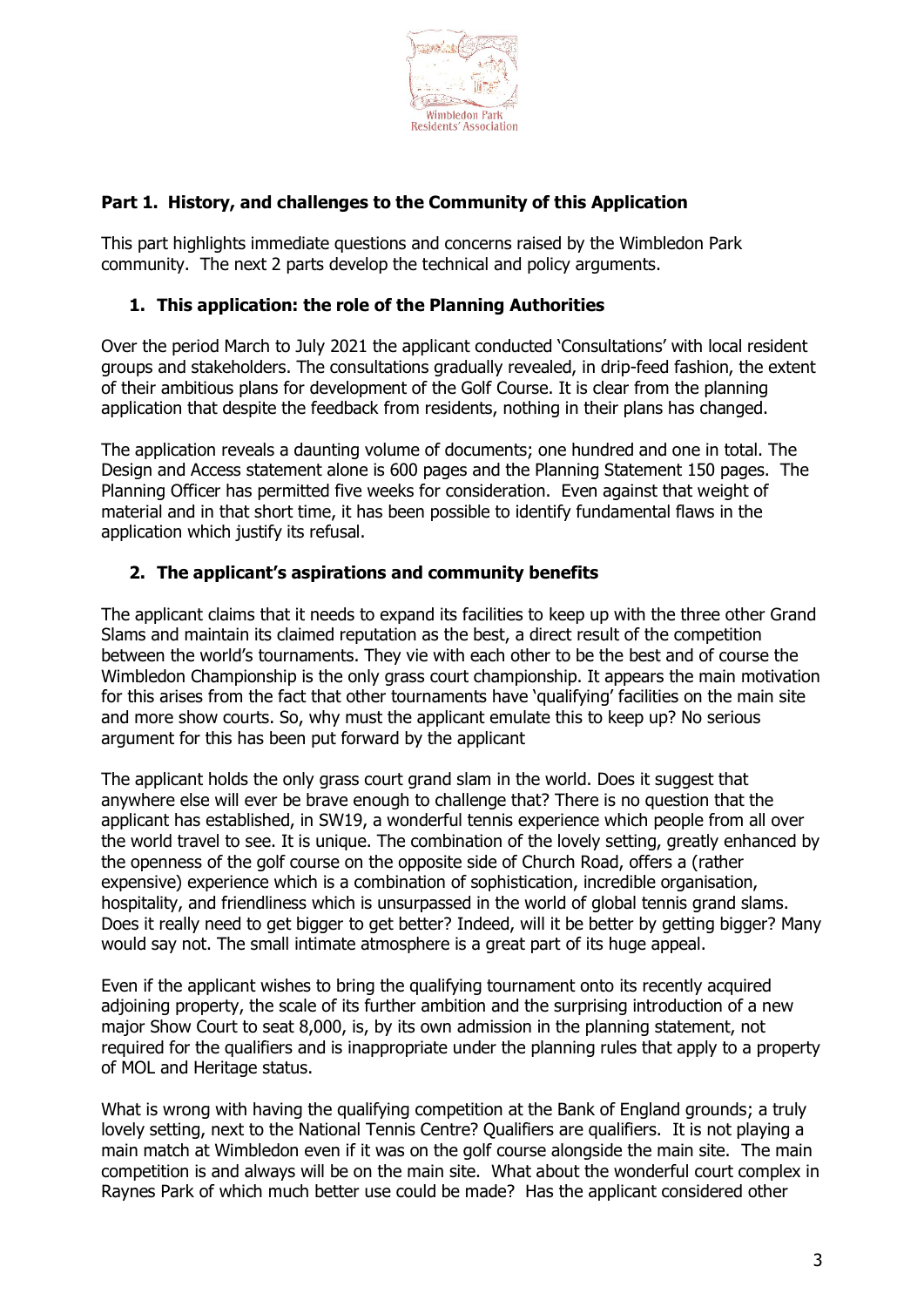

alternatives? The Emma Raducanu effect should carry tennis to all parts of the country, way beyond SW19.

There are rather vague statements about Community benefits, and a new public park is offered with 'permissive access' and a walk around the lake (a walk around the lake is an obligation under the terms of the 1993 freehold transfer once golf ceases to be played). Unless the new public parkland is enshrined in a way which makes it a permanent public park, it has no value as a benefit because it can be withdrawn at any time. The 'community benefits' stated in this application lack substance and the applicant has made no attempt to engage with the community about them and their terms. This offer in no way compensates for the harm to the landscape.

At the heart of this is the fact that the applicant is an exclusive, members-only club whose main facilities are used effectively for only two weeks every year but generate huge cash flow particularly from attendance and broadcasting rights. The overall effect of the proposed plans will be to suck in attendance and employment from elsewhere, eventually perhaps generating an increase in income but without any commitments to reinvest any profits or to offer permanent and irreversible benefits.

# **3. Historic Significance**

These proposals will completely transform the majority of the Golf Course into what can only be described as an industrial tennis complex: destroying views and the historic significance of this area which has never been built upon. These proposals are overambitious and wasteful. Does the applicant really need another show court? This is 28 metres high and made of concrete. Does the applicant seriously think that building the equivalent of a 10-storey block of flats pays appropriate respect to our historic landscape? Is it possible to 'reimagine' the Capability Brown landscape by bulldozing two thirds of the golf course and constructing 38 tennis courts with a significant network of 10 ancillary support buildings and an extensive web of paths and roadways?

# **4. Metropolitan Open Land**

Designated as such for many years, a golf course on which members of the public could play, this is well-protected open space. Construction of so many buildings and works will destroy the landscape irrevocably. If departures from major national, regional, and local policies like this are permitted, no open space in London will be safe.

# **5. Carbon Footprint, Car Parking, Traffic and Church Road**

In these times of concern about climate change should the applicant not be considering ways of *reducing* its carbon footprint; for example; building less, using less concrete and promoting car-free travel. Despite the applicant's increased landholding, it still wishes to use the public park for car parking and the queue. This should not be necessary and deprives the community of use of a large part of the open park for the duration of the championship. But worst of all it confirms that arrival by car, not public transport, is acceptable.

The applicant's travel plan is inadequate and fails to contribute to climate change mitigation. There should be a more serious attempt to reduce the number of cars coming to the championship and encourage greater use of park and ride and public transport. It was quite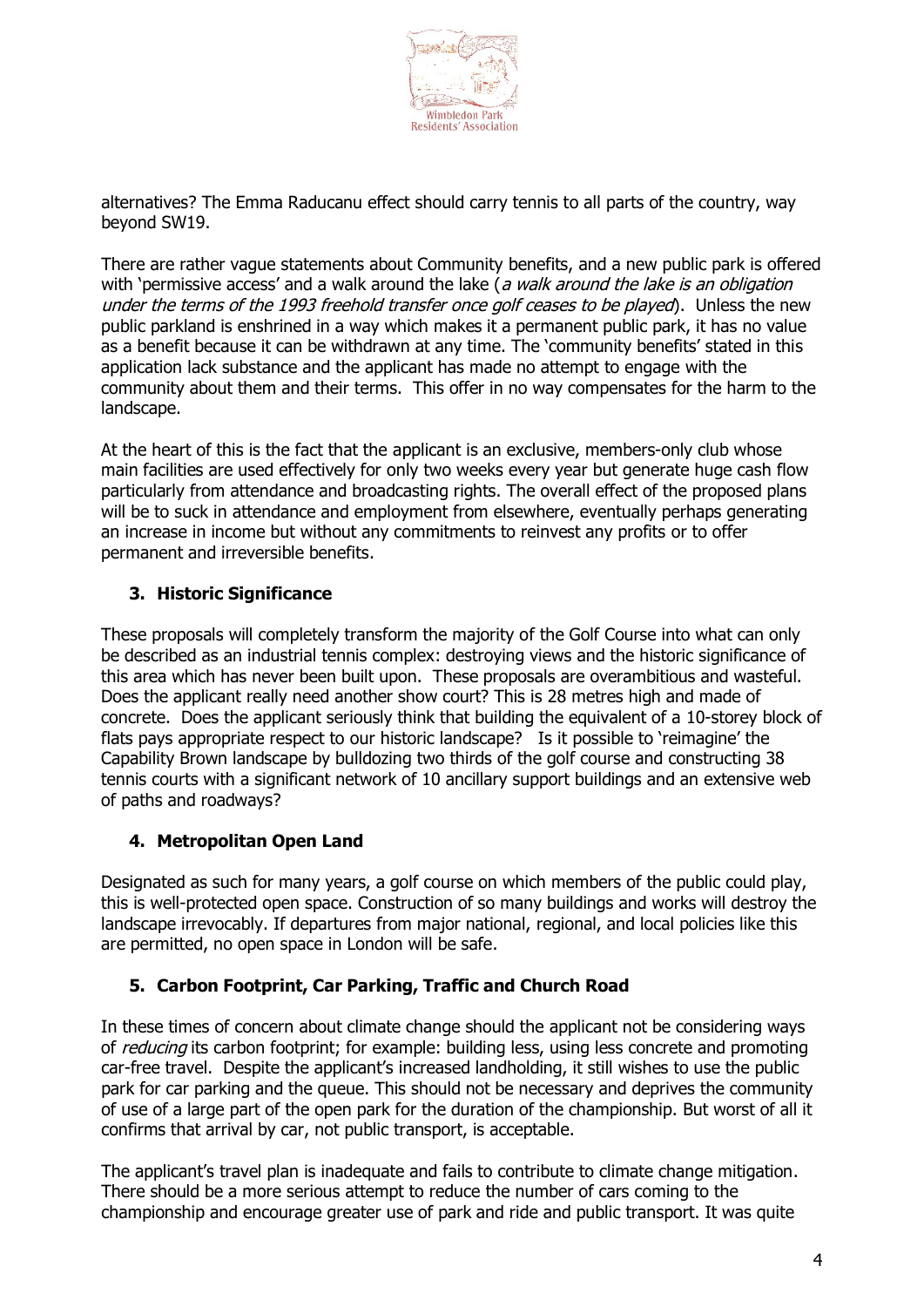

clear from the operation of the Olympic tennis in 2012 that this could be done. The only parking available then was for the disabled.

The closure of Church Road and the disruption to traffic and public transport will spread environmental pollution among narrow residential streets and deprive the public of a bus route.

# **6. Local Plan and Merton's Special Characteristics**

Residents of Merton are familiar with the rigour with which the local plan is applied in Conservation Areas and for Heritage Assets. The most contentious and disruptive aspects of the application, the Show Court and Maintenance Hub on Home Park Road, are proposed in Outline only, contrary to the Local Plan Policy DMD4E: "Outline applications will not be acceptable for developments that include Heritage Assets". Why is this application a policybreaking exception, and how will the community be able to comment on any detail?

While a new draft local plan largely repeats the policies of the current version, it proposes to re-allocate this, the most protected site in Merton, for development, as if it were brownfield and despite an Allies & Morrison 2021 Character Study protecting it. A substantial number of objections to the new plan will be considered by the Inspector, so the new plan cannot be relied upon in this application.

# **7. 'At Risk' designation by Historic England**

There are three landowners: the applicant, The Wimbledon Club and the London Borough of Merton. The (Heritage) park has been considered 'at risk' for several years by Historic England by reason of the total lack of a coordinated management plan. The community has been excluded from any attempts to remedy this situation, and nothing in these proposals seeks to address it.

This is a major missed opportunity, failing to give any consideration to the needs and future ambitions of all three landowners. The London Borough of Merton is custodian trustee for the public part of the Lake and Park, which the application does nothing to improve, and the awkward buildings of The Wimbledon Club could so easily be enhanced by a negotiated integration into a tripartite scheme. No attempts have been made to achieve any of that.

# **8. Disdain for legal obligations, Conflicts of Interest**

The parkland was acquired by the London Borough of Merton in 1915. They hold the whole of the Park as trustee for the public. In 1993 the freehold of the Golf Course was sold to the applicant. Many still remember that this was a very controversial sale and the local community tried very hard to stop it. The Wimbledon Park Residents' Association and the Wimbledon Society led the movement, and, through their efforts, various undertakings were made in public and in the press by both the Leader of the Council at that time and the Chairman of the applicant that they recognised that the land should remain open land and free of any future building. As a result, the Council formally minuted several steps to protect it for the future, including extending the Conservation Area, changing their UDP, and emphatically imposing a covenant on the AELTC in the Transfer Deed to that effect.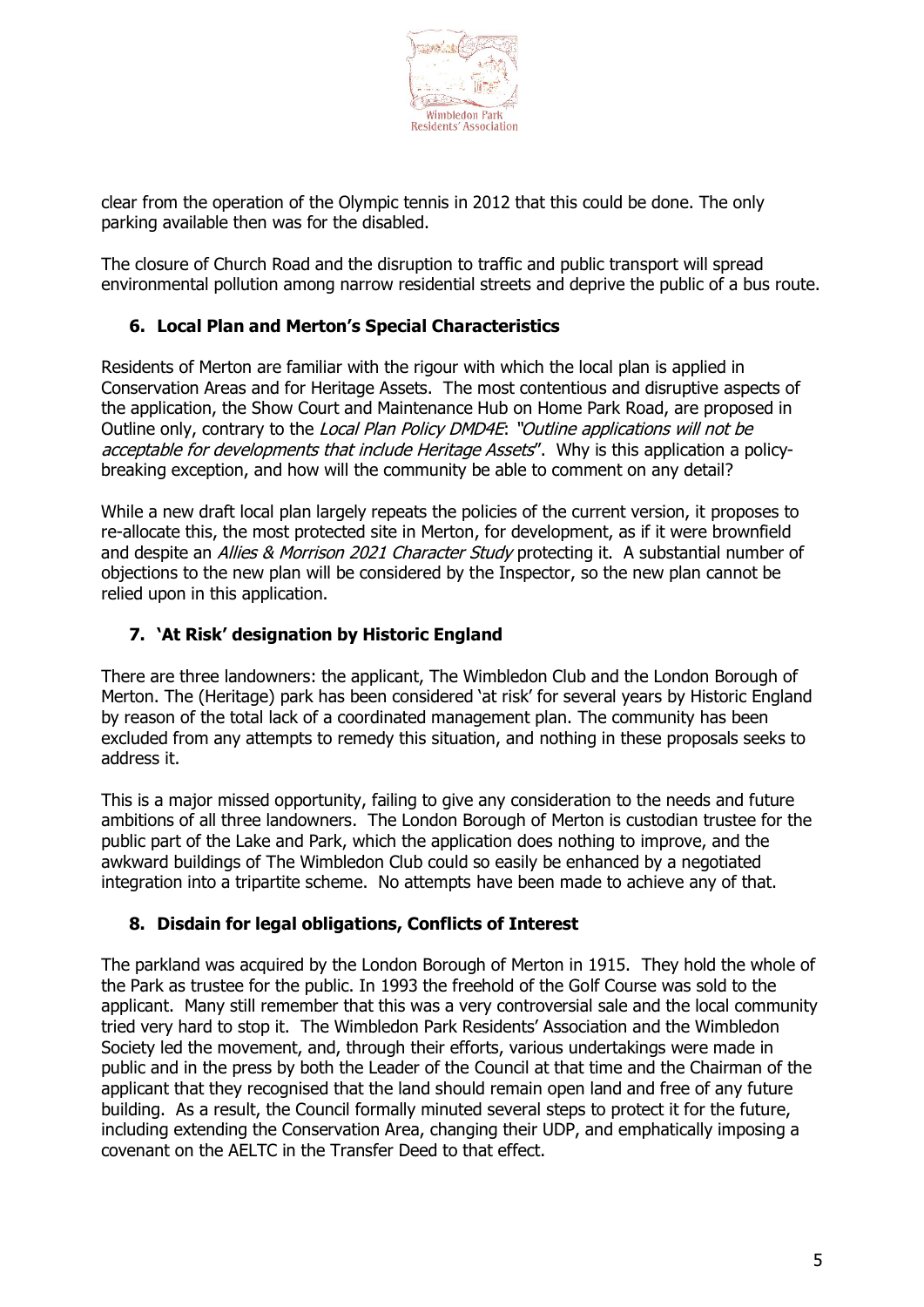

These statements were published (presumably to reassure residents) in September 1993;

John Currie, All England Chairman: "We completely understand and support everyone's determination to keep the land open and we purchased the land on that basis."

Tony Colman, Merton Council Leader: "Respecting the wishes of local people, this Council is resolute that the land will be retained as open space. All England has bought the land knowing this is our policy and is aware that we would not allow development of the site."

The current Chairman of the AELTC, Ian Hewitt replied to recent correspondence as follows:

"As to the assurances made in 1993, I am sure you can appreciate that the requirements of the club and the community have developed in the resulting 28 years and that the AELTC has needed to work to ensure that The Championships remain a preeminent tennis tournament and continue delivering significant and improved socioeconomic benefits to the local area. It has been our stated aim for many years that purchasing the golf course and especially the freehold was done with the intention of moving our Qualifying event onsite, but our proposals also mean that Wimbledon Park will be as open as it is now in terms of verified views and will in fact, through the creation and opening up of parkland previously occupied solely by a private golf course, be substantially more openly accessible to the public in the future."

In 2014 Ben Ellery of the Mail on Sunday wrote an article about an interview with the then Chairman Philip Brook about massive AELTC plans for the future of the Golf Course. The article was accompanied by a detailed plan showing the myriad of buildings that would occupy the site. This was quickly refuted by the AELTC in the following statement:

"The All England Lawn Tennis Club would like to make it clear that the story in the Mail on Sunday (23.6.14) which made claims about a "massive expansion" of the Club on to Wimbledon Park Golf Club was wholly inaccurate and a complete fabrication.

"The Club's vision for the future is published in the Wimbledon Master Plan and we will continue to be open and transparent about our intentions in liaison with the relevant authorities and our neighbours."

Clearly the existence of a Covenant in the Transfer Deed, willingly sealed by the applicant in 1993, seems to present no obstacle to their ambitions. These responses, and this application have undermined the integrity of the applicant and the trust of the local community.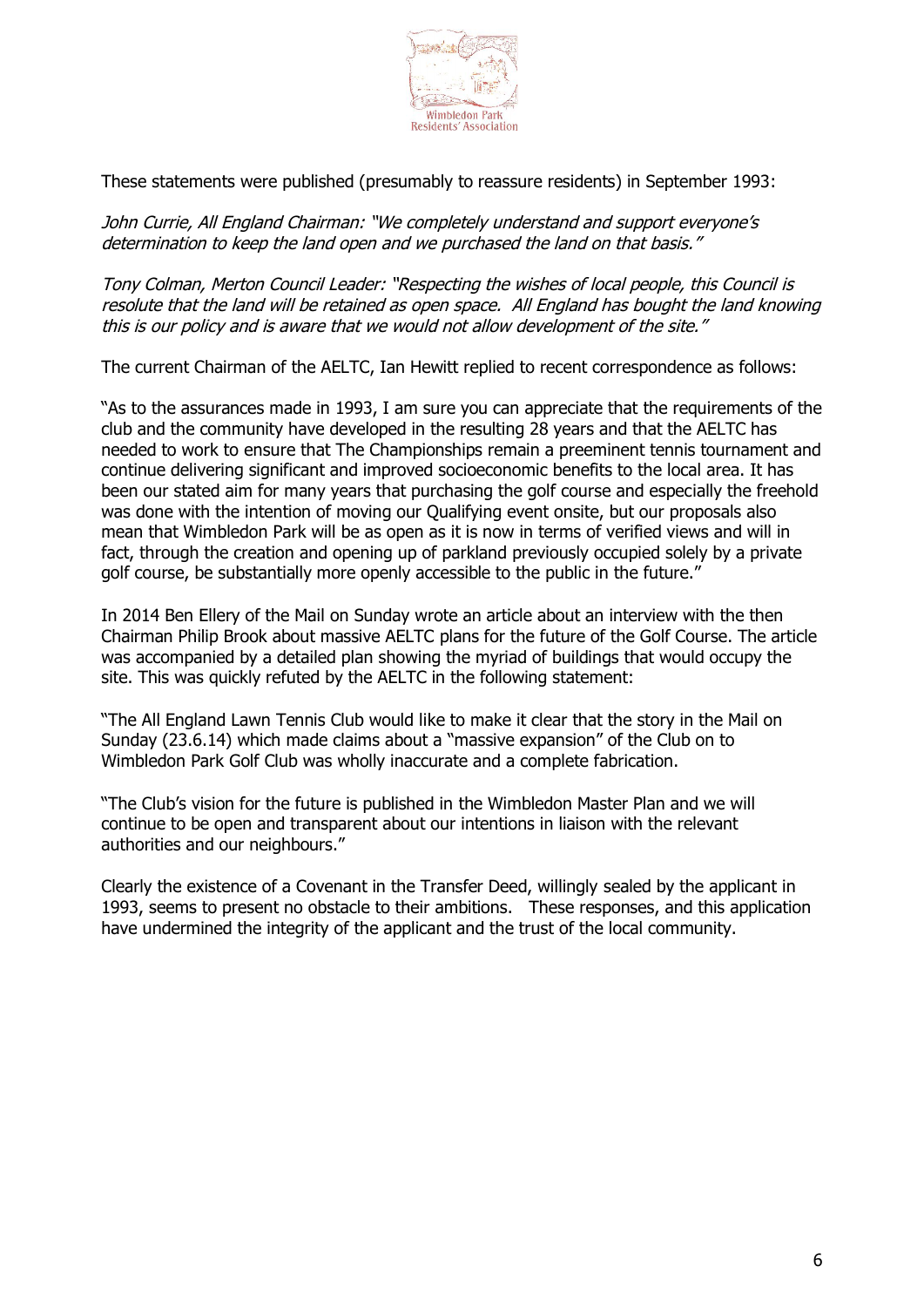

# **Part 2. Technical objections to the application**

This section discusses some of the main technical issues, with further detail about each in Part 3. NPPF references are of course carried through into regional (London) and local (Merton) policies.

# **1. This application: the role of the Planning Authorities (Local Plan DM D4e).**

This is a very large application. The WPRA appreciates that the planning authorities are undertaking a great deal of work in a short time. It must trust them to check and scrutinise all the documents, including due compliance with the Scoping Decision 21/P1709, noting that this application is invalid as it breaches Merton's own policy that an Outline application is not acceptable for Heritage Assets (DM D4e) (Merton Sites and Policies Plan, 2014, page 92).

# **2. The applicant's aspirations and community benefits (NPPF 200 and 147).**

Substantial harm to this Heritage Asset cannot be permitted unless it is necessary to produce substantial benefits, and very special circumstances are required before development in MOL can be permitted. (NPPF 200 and 147). Despite its suggestions that they should remain the premier tennis tournament, the applicant does not argue that any of this development is necessary or special: in downgrading the harm, the applicant merely seeks to argue that any benefits outweigh any harm. Even applying this weaker test, the applicant relies on aspiration, not even probability, and so fails to provide the clarity and detail, together with the guaranteed certainty of permanence required. Since the decision in Save Stonehenge v Secretary of State for Transport [2021] EWHC 2161, the decision-maker will be aware of the need to be satisfied that all alternatives (in SW19 and of course elsewhere) have been adequately considered, including the option to do nothing.

# **3. Historic significance (NPPF 199 and 200).**

The historic significance of the Park that was created by Capability Brown and other leading designers of their period, justifying its II\* listing many years ago, lies in the variety of longdistance views and the openness between planting and features in the landscape, and across the lake, its principal feature. Having survived piecemeal development around the margins, these core elements continue to demonstrate considerable heritage value. Local and national planning policies forbid the substantial harm to the significance of the Park that this development will cause.

# **4. Metropolitan Open Land** (=**Green Belt**) **(NPPF 147, London Plan G3A1).**

Development that is harmful to the open character of the land so designated should not be approved except in *very special circumstances*. The proposed 'show court' (effectively a sports and entertainment stadium), and the increased intensity of development on the rest of the site would compromise this protection. Soft landscaping and arboriculture, with minor ancillary buildings for sports facilities may be permissible. Development beyond this would require a level of exceptional justification that this application does not provide.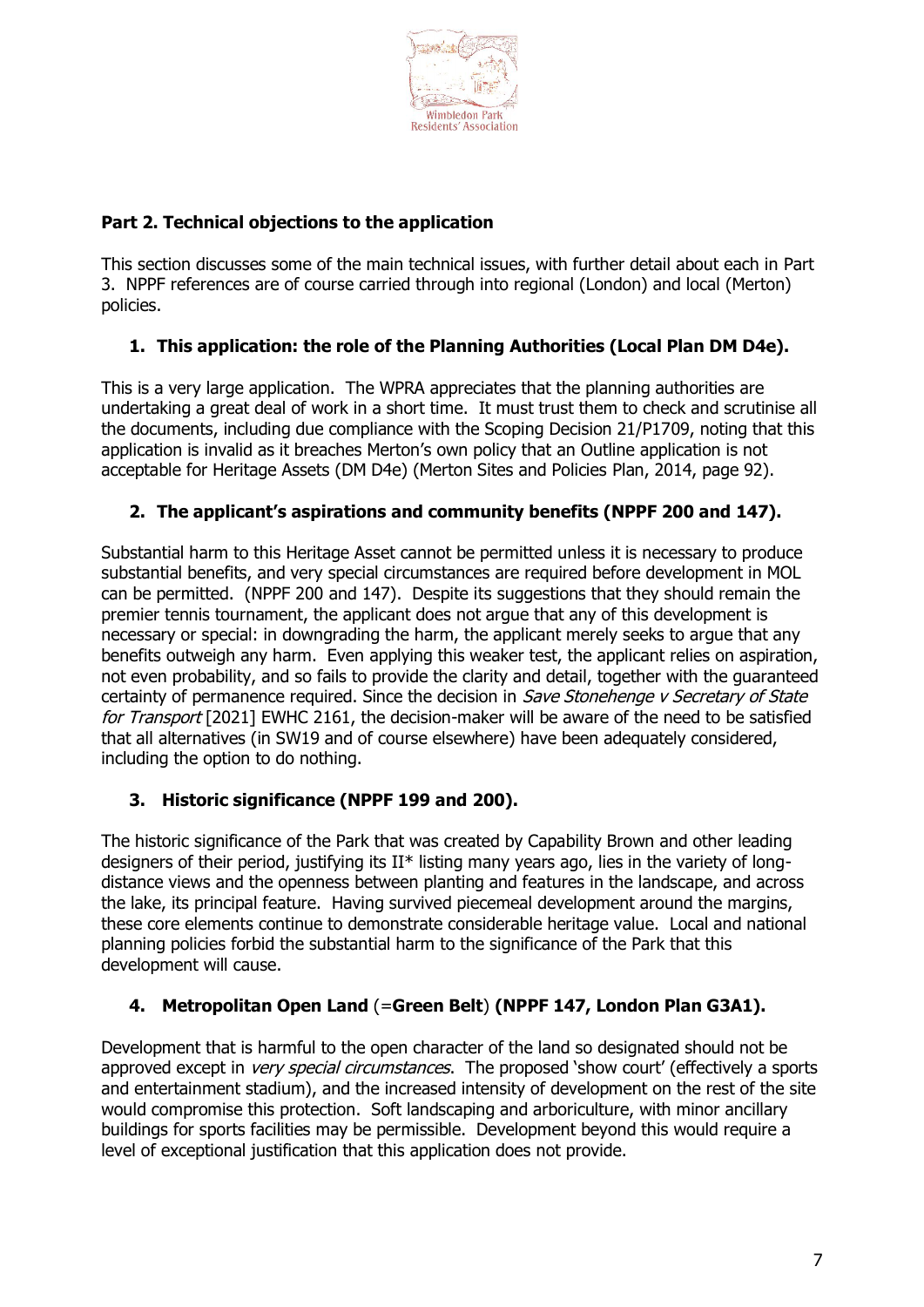

# **5. Carbon Footprint, Car Parking, Traffic and Church Road (Local Plan, 2014, DM T1 and T2).**

The scheme offers no attempt to restrict car parking, or to provide an environmentally sustainable limitation of private transport. Car parking on all public park areas should be prevented. If the applicant considers such provision essential, it should do so on its private land, and in the process limit its ambitions to develop that land and restrict car travel to satisfy environmental concerns.

#### **6. Local Plan and Merton's special characterisation (Local Plan 2011, DMO1A).**

In the current Merton Local Plan, 2011, Merton will "continue to protect MOL from inappropriate development" (DMO1A). The proposed Local Plan 2021 has not yet been approved, and despite the applicant's arguments has little weight. In any case, aside from an attempt to re-allocate the Park, it adopts identical planning safeguards for MOL.

Merton's Character Study 2021, by Allies & Morrison and adopted SPD by Merton June 2021, notes the Borough is blessed with "a wealth of high-quality green spaces", advocates "protecting open spaces as well as sensitive conservation areas", explains that "It is highly unlikely that a tall building (i.e. >18m; the show court is 25.75m, 28m at lakeside) would be appropriate in a low-scale residential area", and notes that Wimbledon Park, Heritage at Risk and in a conservation area is "the most sensitive area in the Borough for Tall Buildings".

# **7. Heritage at risk for 6 years.**

The Park has been on the "Heritage at Risk" Register since 2015, due to "major localised problems" and, from the current entry: "The divided ownership results in differential landscape management. A masterplan exists for the municipal park, but a shared vision for the whole historic landscape is needed." The Municipal Park is the area owned by Merton as trustees for the public, but that masterplan has not been shared with the community nor formally implemented. Nothing in this proposal remedies the reasons for the Park being at risk, and indeed it adds all the risks associated with an attempt to satisfy only the interests of one party. Any proposed development of the Park should be presented as part of a *shared* vision.

# **8. Disdain for Legal Obligations, Conflicts of interest.**

The applicant claims (Planning Statement 1.1.6) to be *committed* to paying for de-silting of the Lake. Rolfe-Judd Planning (email from Jon Roshier 6/9/21, 17:10) in fact state that the applicant's offer is conditional on permission being granted. This is on land that the applicant does not own, outside the application area, owned by LBM, and not required as an integral part of the development. It would be inappropriate for LBM to grant consent for development to bring about this subsidy to overcome their years of neglect as owners of the lake.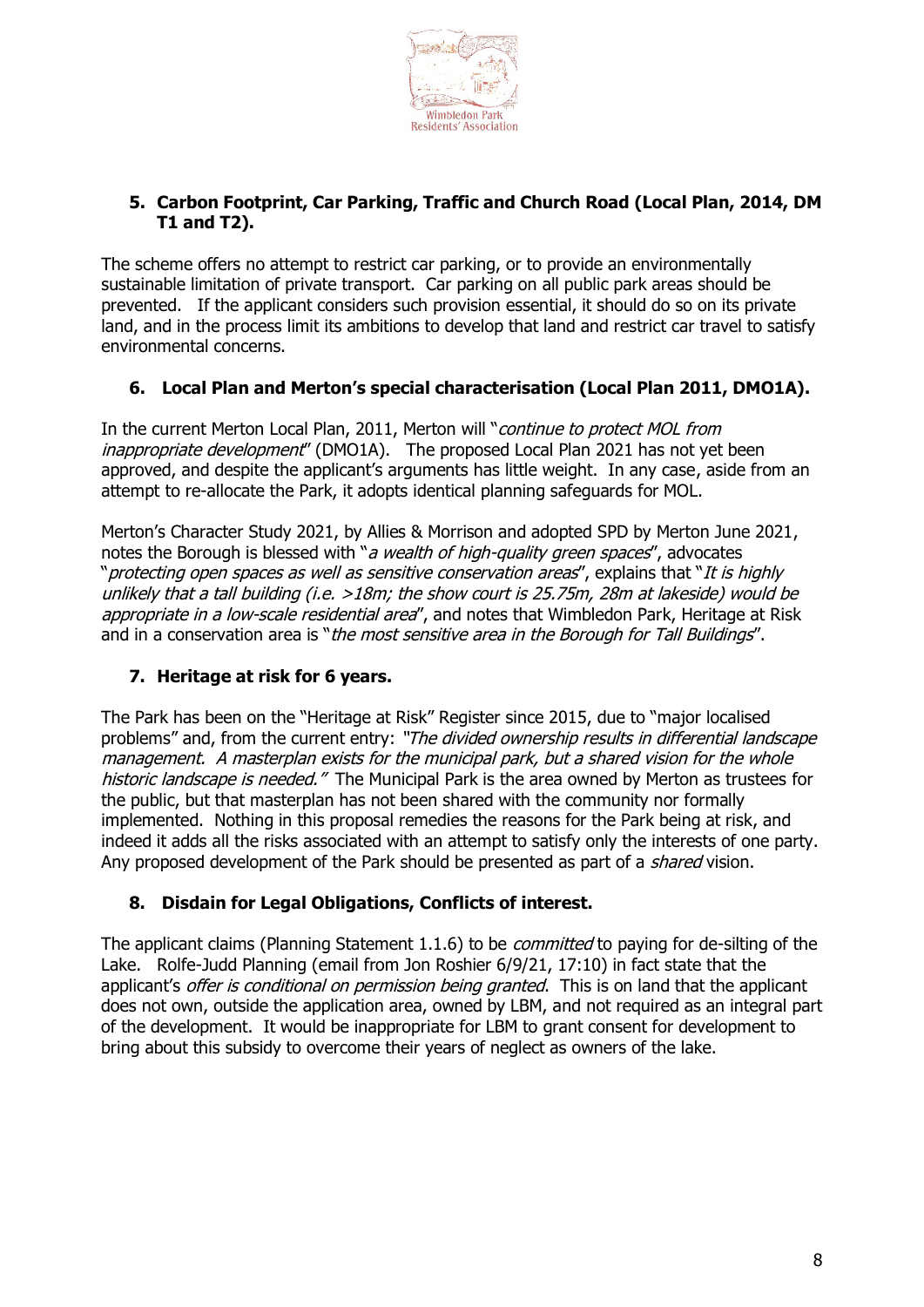

# **Part 3. Relevant planning policy and legal issues: discussion**

#### **1. This application: the role of the Planning Authorities**

This is a very large application indeed, one of the largest ever to reach the planning department of the London Borough of Merton, in gestation for some considerable time. The applicant has been working on proposals for many years possibly since it acquired the golf course freehold in 1993 (and promised not to develop), and certainly since it started to think about acquiring the golf club leasehold interest which it ultimately achieved in 2018, and instructed its landscape consultants (personal comment made by LUC on 16 July 2021) to "see how many tennis courts it could squeeze on to the site".

The Park has been on the HAR Register since 2015, and the 3 landowners may have been expected to try to resolve some issues in the 6 years since.

The applicant started pre-application consultation in 2020, briefing local associations in spring 2021, about a scheme which appeared to be constantly evolving. The first draft of the applicant's 150-page EIA Scoping Report application was produced on 16 March 2020, the second draft more than a year later, on 20 April 2021. The applicant's resources and commitment have been huge over a long period of time.

The applicant's attention to comments made to it over this time is quite remarkable. Despite this length of gestation, and the extensive resources available to it, the pace of the applicant's approach to this project has also apparently quickened in recent weeks: it rushed out its planning application before the end of July.

The applicant's consultation with local interest groups during 2021 produced no material changes to its proposals (personal comment Justin Smith, AELTC, Zoom meeting 16 June 11.30).

The applicant's EIA Scoping application, in progress for more than a year was ultimately submitted to the London Borough of Merton and registered on 22 May 2021 (21/P1709). Comments were due by 14 June. LBM employed consultants to review it: their opinion was dated June 2021 and the decision-notice making it public was issued on 16 July. Within 2 weeks the application had been made. It is not clear whether, in that short time, the applicant was able to produce all the further and modified reports required by that decision.

Many pre-application comments and summaries of Design Review Panel consultations were also missing when it lodged the application (Jon Roshier, Rolfe-Judd Planning email 6/9/21, 17:10).

The application was registered and validated by LBM on 24 August with a date for the end of consultations of 16 September, since extended by the Planning Officer to 30 September. It exceeds 100 documents, with many running into hundreds of pages. Whether due to the rush to submit the application, or to the number of consultants involved, the application documents overlap and in places repeat or contradict each other, indeed sometimes a consultant contributes comments on a topic which is dealt with by another. Whether the applicant finally checked the papers, proof-read and de-duplicated them and aimed to clarify them for the benefit of the planning authorities and others who will read them is not clear. However, it is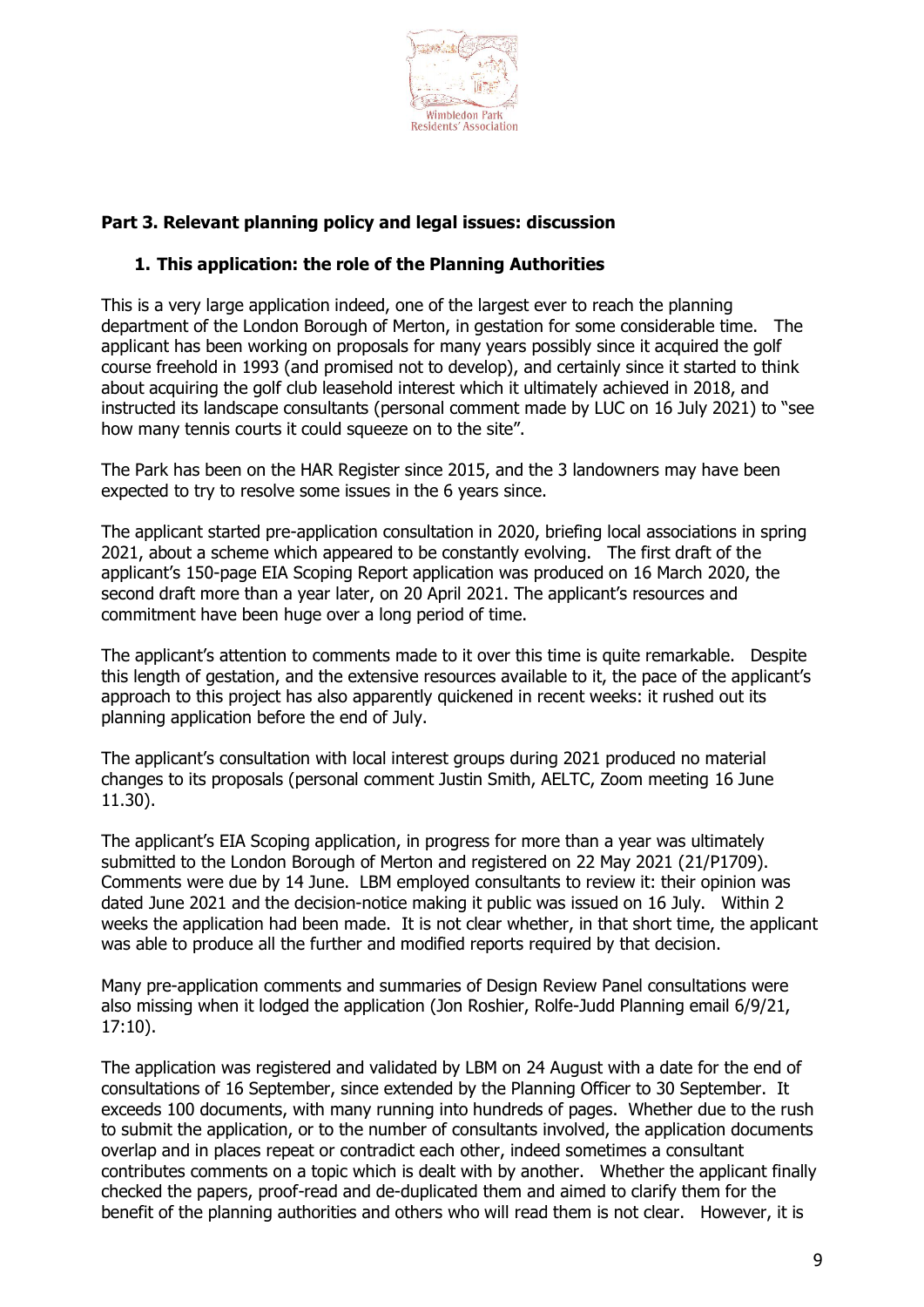

quite apparent that the volume and complexity of the application will challenge the resources of anyone who would like to understand and comment on them.

With this history of the application in mind, we have the utmost respect and concern for the resources available to LBM's planning department and all other decision makers, undertaking a great deal of work in a short time. We must trust them to check and scrutinise all the documents, including due compliance with the Scoping Decision 21/P1709, and to arrive at a considered report on them. As is apparent from just the few topics on which we can comment, there are some very complex issues of law, policy and fact engaged here, and mistakes or oversights will be expensive in terms of time and money in connection with any appeal or judicial review.

We have confined our comments to key topics, where our technical expertise and consultations have enabled us to raise telling questions and concerns. We have drawn attention to a few examples, among many, of inaccuracies or potentially misleading observations or explanations. Many more issues have occurred to us as we read all the documents but lacking the resources, we have been unable yet to pursue them in a sufficiently meaningful way to challenge this application fully. We firmly believe that the many assertions and un-debated and one-sided points made by the applicant deserve much greater scrutiny, and can only hope that LBM, and all the other authorities charged with reaching a decision on this challenging case will have the time and resources to do so.

#### **2. The Applicant's aspirations and community and other benefits**

#### **NPPF 147, 196 and 200 Save Stonehenge v Secretary of State for Transport Trusthouse Forte v Sec of State for Environment**

If there is substantial harm, which itself should be wholly exceptional, then consent should be refused unless it can be demonstrated that it is necessary to achieve substantial public benefits which also outweigh that harm. This is a two-stage test. First, is it substantial, in which case is it necessary, and, secondly, even if it is not substantial, is the harm outweighed by the public benefits? The applicant merely suggests that this application is a case of benefits outweighing harm, so it *fails to show that the substantial harm is necessary*, and it fails to offer any compelling reason for the public benefits.

Dealing first with "*necessary*", this must include not only the very basis of the assertion that the development must happen but also whether there are any alternatives which have been adequately considered, such as the Secretary of State failed to show in the Stonehenge case this year.

The claimed purpose of this project is to enable the applicant to be the premier world tennis tournament. But no critical evidence of threats to this position are provided. If it is at that position now, the applicant must offer the strongest evidence of threats to begin to argue that harm to the historic landscape is necessary to overcome it.

The applicant is a private club: none of the projected increase in its own income can qualify as a *public benefit*. It claims to make donations to the Wimbledon Foundation, an independent charity, and to the LTA, but neither of these are the result of legal commitments and the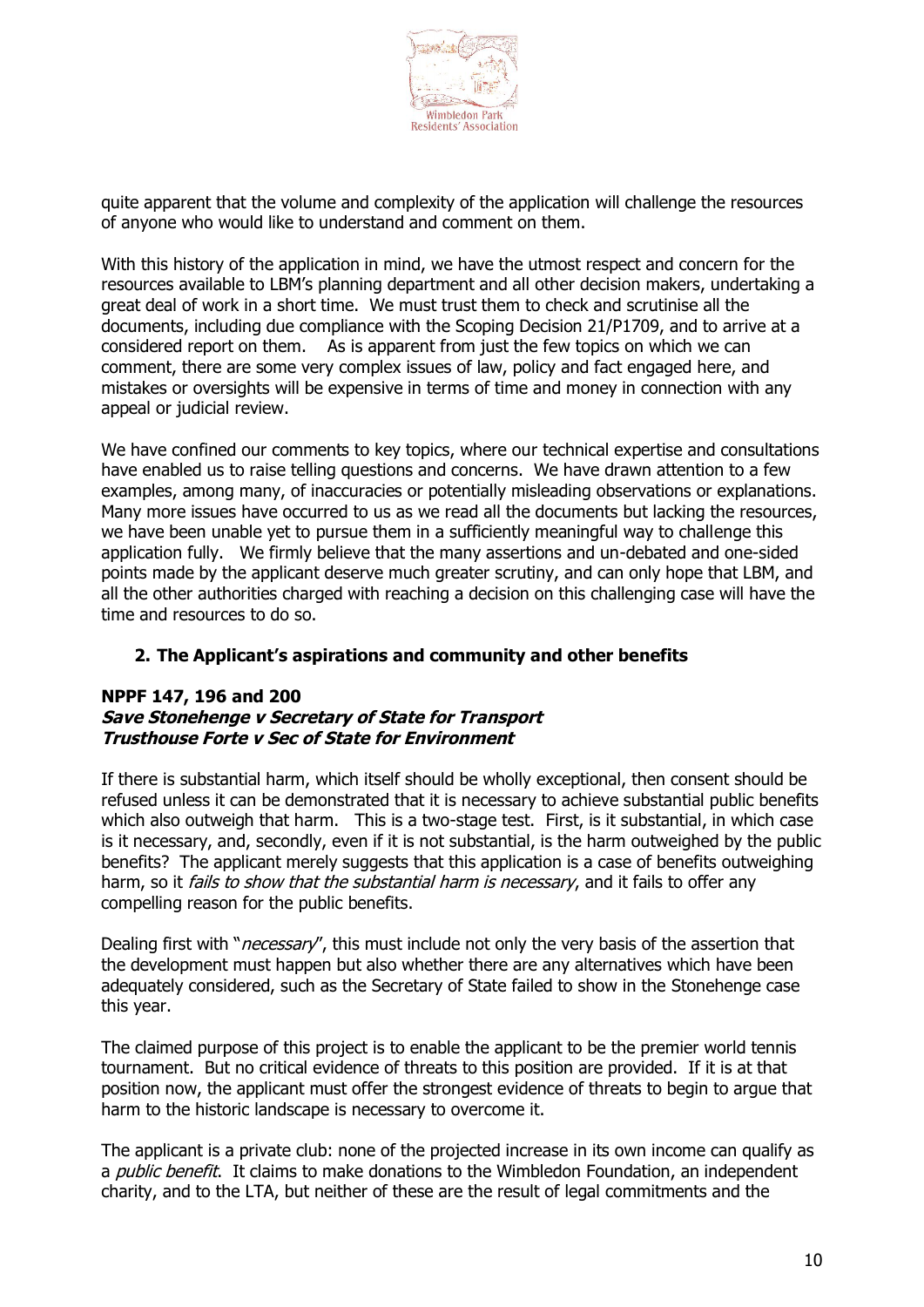

applicant offers no evidence that they are commitments into the future, so of course, they can be withdrawn at any time.

The "benefits" or "other considerations" of this application proposed by the applicant are critical to the planning argument, but also difficult to assess. They are largely over-stated and reliant on small, vague, incomplete, and unattested community "aspirations". Employment and business-generation "benefits" are sometimes double-counted and there are grossly overoptimistic generalised economic projections without parameters or risk assessments.

No public use of the applicant's proposed tennis courts is contemplated or offered. This is even more restricted and private than the current golf club arrangements, where members of the public in Merton may play without joining as members. This omission demonstrates no corresponding public benefit in the encouragement of tennis, nor alternative recreational uses for the purposes of the NPPF. A major part of the applicant's argument is that they encourage tennis, but they admit no-one to play and make no promises of future subsidy to tennis organisations. They do not even offer to improve the failing municipal tennis facilities in Wimbledon Park.

The golf course currently has a fine, well-positioned and well-appointed club house, ideal for community use. The applicant makes no provision or offer of any public use of it.

A claimed significant benefit, de-silting the lake costing many £millions, is not even within the site and arises due to deliberate neglect of the lake by the Council over many years, as evidenced by the "at risk" register, so should be left out of account for Heritage purposes (NPPF 196).

Equally the re-paving of Church Road, again off-site and not owned by the applicant, is claimed as a benefit but will be outweighed by its proposed closure, not only for these extensive works, including a tunnel, but also during any closure for the Championships and Qualifying Events. This will cause considerable disruption to traffic and transport, including to an important local bus route, and major inconvenience to members of the public: it will be a *disbenefit*.

Having questioned whether the applicant's aspirations justify the development or whether it was necessary, the decision-maker needs to be satisfied about alternatives. In detailed reasoning in Save Stonehenge v Secretary of State for Transport [2021] EWHC 2161 at paragraph 269 et seq Mr Justice Holgate set out a general review of the need for the deciding authority to consider alternatives, beginning with Trusthouse Forte v Sec of State for Environment (1987) 53 P&CR 293 at 299: where there are clear planning objections to development upon a particular site then "it may well be relevant and indeed necessary"... to consider whether there is a more appropriate site elsewhere… "This is particularly so where the development is bound to have significant adverse effects and where the major argument advanced in support of the application is that the need for the development outweighs the planning disadvantages inherent in it".

In its EIA Vol 3 Non-Technical Summary the applicant at paragraph 4 offers just two "do nothing" arguments. At 4.3 it argues: "*Do nothing - would prevent the qualifying event taking* place." This is a non-sequitur: the qualifying event requires 16 grass tennis courts, not 38. The qualifying event could happen anywhere, maybe Raynes Park or elsewhere in England, but the applicant has not addressed other options. That event does not require a stadium, it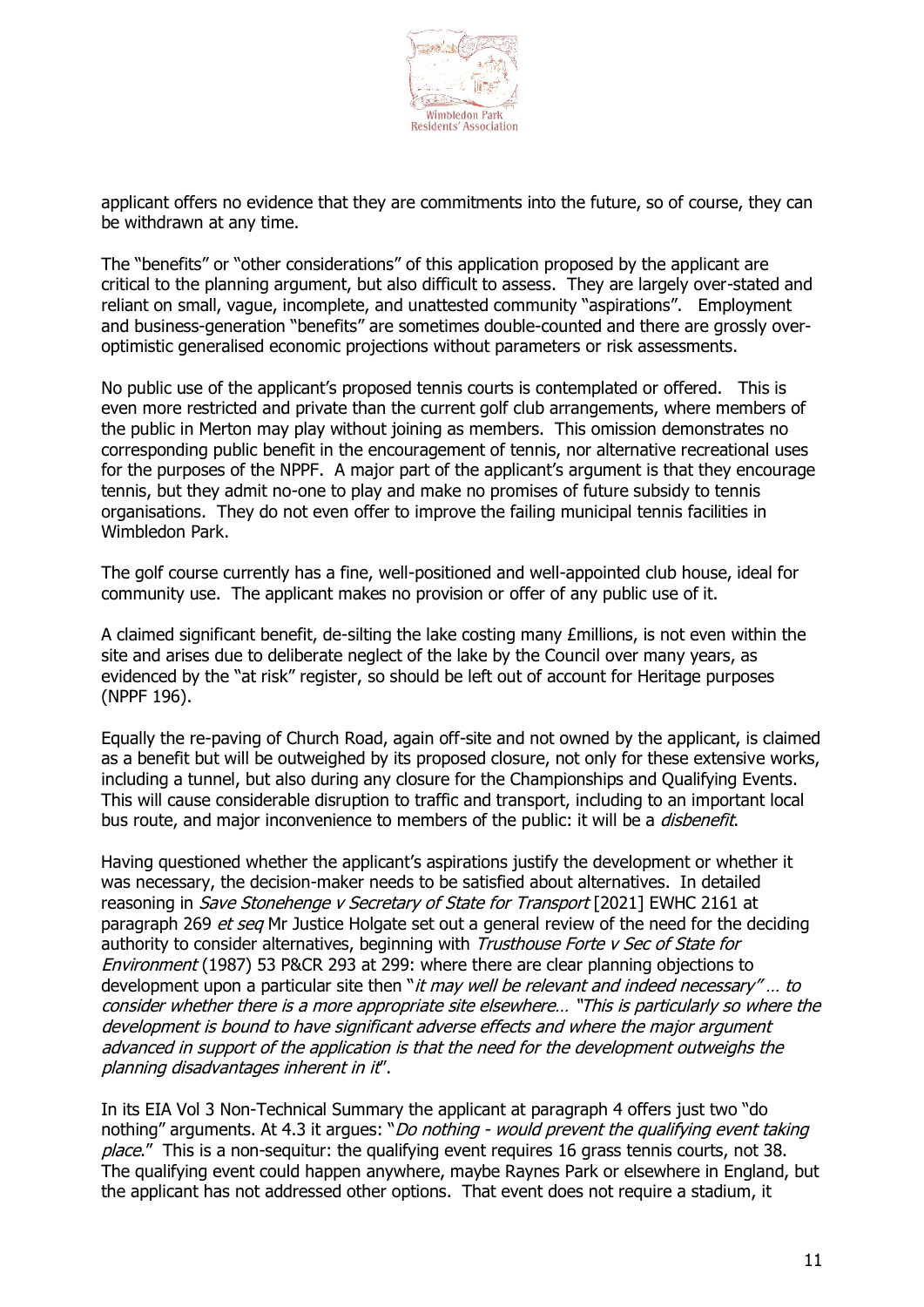

merely needs player facilities which could be anywhere. It just so happens that the applicant chooses to put them in the proposed stadium (DAS 3.5.2 p357).

Again, at 4.4: "Do nothing – would prevent the opportunity for works that may deliver the proposed Development's aspiration of having the site removed from the 'at risk' register". This is specious. Plenty of works and cooperation would ensure removal from the register, but not merely this. The de-silting works are not central to the development, they are off-site and a problem with which Merton has been faced for a long time. The applicant has linked its commitment to the cost of de-silting to the grant of planning permission so that it will gain a material advantage from offering the Council this enormous commitment. In any event, as mentioned above, NPPF para 196 prevents the offer from being considered as a relevant benefit.

#### **3. Historic Significance and Protection**

**HE Conservation Principles, Policies and Guidance 2008, Merton Character Study 2021, s72 Planning Act 1992 Forge Field v Sevenoaks DC NPPF 197**

The development will cause substantial harm (NPPF 200 (b)) which should be wholly exceptional. The historic significance of this Grade II\* listed heritage asset lies in the variety of long-distance views and the openness between planting and features in the landscape, with the lake at its core. See the Aerofilms 1952 photograph Historic England archive EAW047957. While the List Description sets out its features and history, the extent and degree of its historic significance is best evaluated in terms of the heritage values that underpin Historic England's Conservation Principles, Policies and Guidance (2008) which explains that: "Significance is a collective term for the sum of all the heritage values attached to a place, be it a building, an archaeological site or a larger historic area such as a whole village or landscape."

To encourage objective and consistent evaluation of historic significance, the Conservation Principles recommended four primary 'heritage values': historic, aesthetic, communal and evidential. The following paragraphs apply these to the circumstances of Wimbledon Park.

In terms of its **historic** heritage value, the park is **associated** with important and influential individuals and families who commissioned the Park as the setting of and amenity for the occupants of and visitors to a substantial country house. This has a wider significance as the ownership and patronage that led to the construction of the original house and its Park also influenced the development of the wider area and the people and events involved had wider influence throughout England and its Empire.

This **associative** value extends to the influential designers engaged to undertake the original transformation of the landscape and subsequent enhancements and refinements. These designers developed their skills and their eye for landscape potential through many successive and concurrent commissions, and the Park's significance should be considered along with other such examples, many of which are similarly prized and protected today.

Historic significance is enhanced by the Park being **illustrative** of a particular - neo-classical, romantic and picturesque - approach to landscape design that thrived through the eighteenth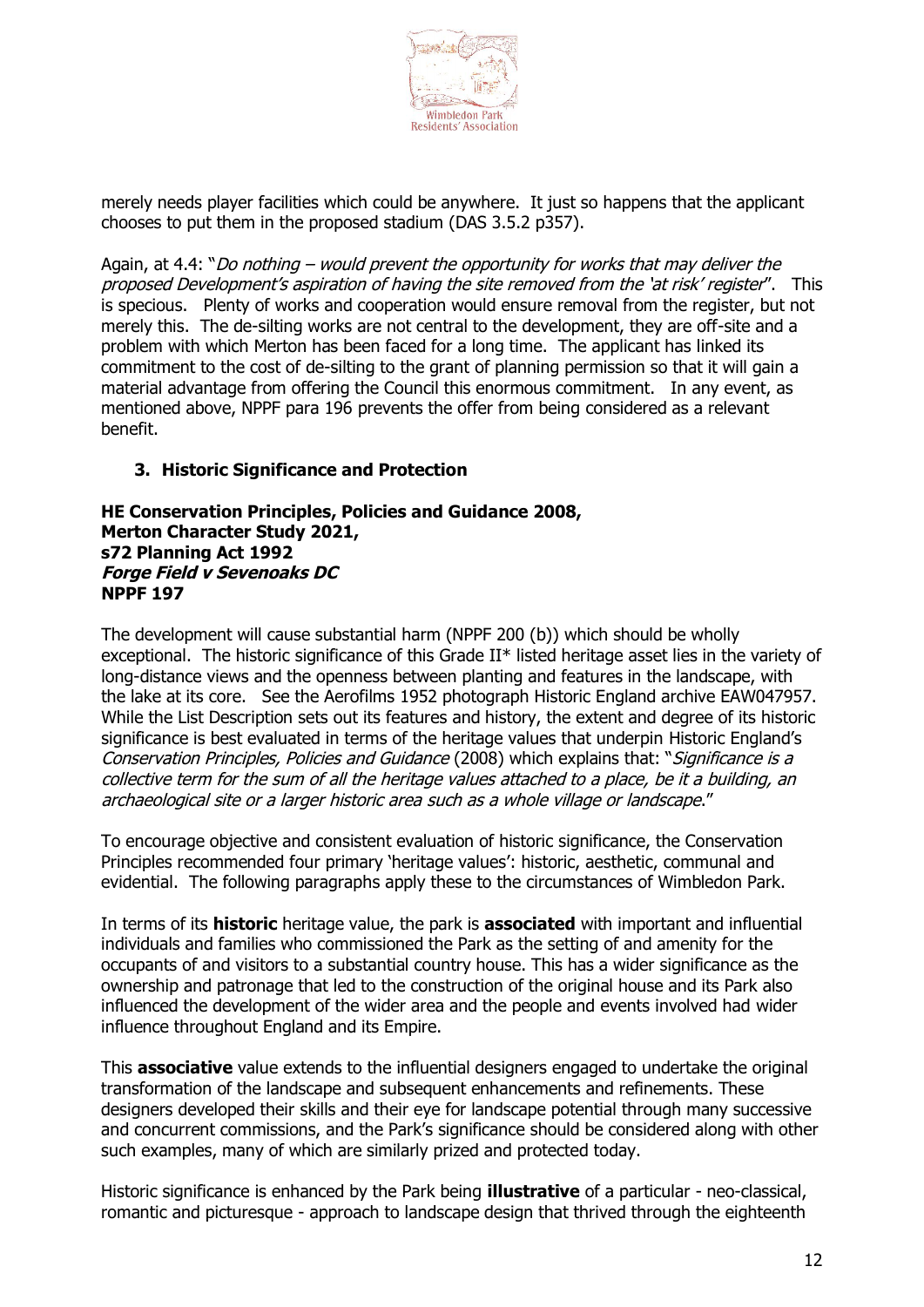

and nineteenth centuries. Demand for such designs was informed by familiarity with the classical features of ancient Europe gained through the grand tours of aristocratic and wealthy estate owners. Such sites were explored and recorded by the designers who met and fuelled this demand with an ability to envision and illustrate the potential of a particular location for such transformation. The significance of the Park should not therefore be considered only as a specific location, but as an example within the *oeuvres* of these designers to show how their skills developed and how themes were picked up, replicated and replaced over time.

The **aesthetic** heritage value of the Park lies in the surviving informal layout and mature planting of the Park landscape. While some of this has been removed to accommodate later uses, the relationship to the original topography, the lake and original watercourses, and its influence on the character of the later, surrounding development can be easily understood and appreciated. Surviving plans and images of the original layout will facilitate the restoration of features where opportunities allow.

**Communal** heritage value is different from and supplementary to the utility value of the Park to the wider community. The whole of the existing Park, originally designed as a private pleasure park for the occupants of the house and their visitors, was acquired for public benefit in 1915. Part was then a golf course, part cricket pitches and the rest open and wooded areas, the lake always at the core of this significant heritage asset. The creation and protection of this large area of open land shaped the pattern of the community that grew up around it, and the amenities that it has accommodated are embedded in the identity of the area.

Allies & Morrison's Merton Character Study 2021 (SPD adopted June 2021) at page 65 described the Distinctiveness, heritage and key features of the Wimbledon Park area thus: "A largely non-residential neighbourhood area. The campus of the All England Lawn Tennis Club forms the western half of the area with large sports arenas dominating views along Church Road. Green spaces of Wimbledon Park Golf course and Wimbledon Park form the eastern half…"

and its key issues and opportunities:

"Large areas of green space are not publicly accessible and the routes into the park could be more legible due to level changes. Improvements to boundary treatments or development that provides more positive frontage to edges and streets should be encouraged in appropriate locations…".

Although a great deal is known of the creation and evolution of the Park, further **evidential** heritage value may lie in archaeology yet to be revealed, including in the Lake. Any interventions in the Park and Lake should ensure that such evidence is not compromised, and where appropriate may be revealed to add to our understanding of the history of the Park and its historic significance. We have seen that Historic England suggest a condition on archaeological evaluation, presumably to overcome the lack of one in the application, required by 6.52 of Merton Sites and Policies Plan, 2014, page 94. However, HE did not require such an evaluation of the 72,000 cubic metres of silt to be dredged from the Lake, where 250 years' worth of archaeology will be found. Such a condition, to include wet sieving, must be required.

In addition, the Park is within the *Wimbledon North Conservation Area*, detailed in the Conservation Area Appraisal as the second of six key sub-areas (Sub Area 2). That Appraisal states that "Wimbledon Park is of high heritage significance, with its fundamentally open and verdant character as a parkland reflecting a land use largely unchanged since the medieval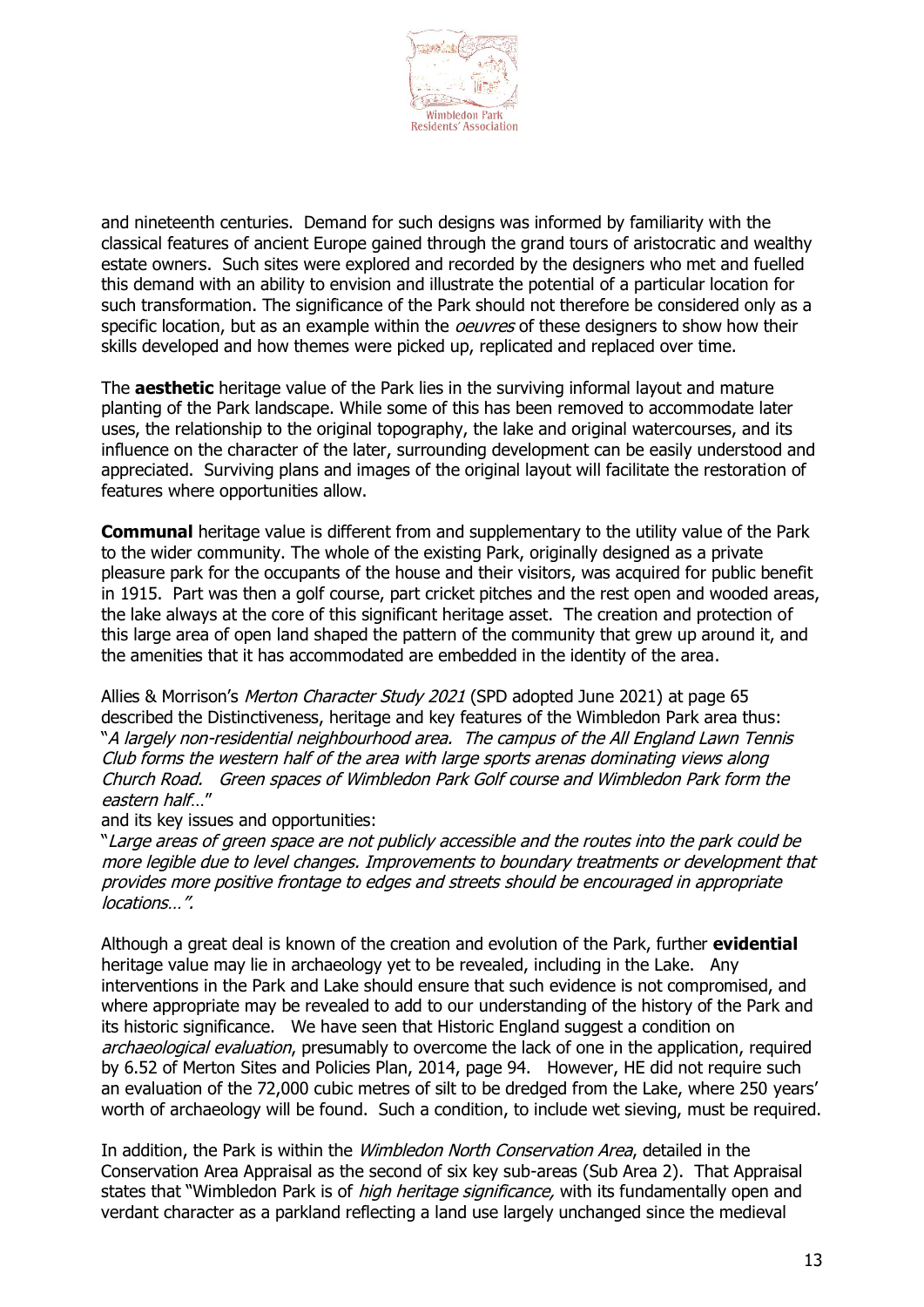

period" (or since forever, come to that). Its survival adds to its historic value and confirms the need for careful stewardship to retain its special Grade II\* status.

Conservation Areas are protected by Section 72(1) Planning (Listed Buildings and Conservation Areas) Act 1990:

"…land in a conservation area…special attention shall be paid to the desirability of preserving or enhancing the character or appearance of that area".

Among a great deal of case law, noting *East Northamptonshire DC v SSCLG* [2015] 1 WLR 45; South Lakeland District Council v Sec of State for Environment [1992] 2 AC 141 and Bath Society v SSE [1991] 1 WLR 1303, see especially Forge Field v Sevenoaks DC [2014] EWHC 1895:

"There is a statutory presumption, and a strong one, against granting planning permission for any development which would fail to preserve…the character or appearance of a conservation area...authority [must] demonstrably apply the statutory presumption in favour of preservation".

The applicant's Environmental Statement (Volume 01:10.74) and Historic Environment Assessment (Volume 02:10.1) are confusing and contradictory about *views.* The latter at paragraph 4.28 claims that Marlborough House was the focal point, when at 3.50 it had dismissed this notion, because the House was sunk at the insistence of the Duchess, a comment repeated and reinforced in the former at 10.74. And at 3.50 the latter also suggests that St Mary's was a focal point but in fact St Mary's was not rebuilt, with a new and now iconic spire, until at least 20 years after the Brownian landscape was completed. This flawed HEA reasoning has been used to support narrow, selective and direct views across the Park, when it was the general views and vistas, with the Lake at its core, that made the Heritage Park worthy of its Grade II\* listing.

At Volume 01:10.74 of the Environmental Statement, the applicant reminds that "Brown's landscapes rarely included … static viewing points. Instead, his landscapes were all about movement, open vistas and the concealment and revealment of features as people moved through and around the Park." It is clear that it is the openness of the Park which is of lasting significance and which any development within it will harm.

It will be immediately apparent that the assertion in the applicant's Environmental Statement at 01:10.152 that the Park's significance is derived "primarily from its historical documentation and association" is an inadequate and unduly limited appreciation of the concept of significance such that the conclusion that this significance "will not be affected in any way by the construction of the Proposed Development" is unsafe.

The Show Court (more accurately described as a Stadium) is bound to disrupt any views from many directions: the top of it is above the tree line from all directions at ground level, more emphatically from the lip of the surrounding bowl in the landscape, which would have been Brown's viewpoints. The Stadium will cause substantial harm. In fact, the tennis courts, requiring considerable year-round animal and security fencing, specialist grow-nursery lighting and fans in accordance with the AELTC's very high standards of groundsmanship (see the Outline Construction Management Plan), will be much larger, more obtrusive and harmful than any feature on the golf course at present. Taken with the 10 sizeable sheds and electricity transformer enclosures and the large maintenance buildings, the effect is substantial harm throughout.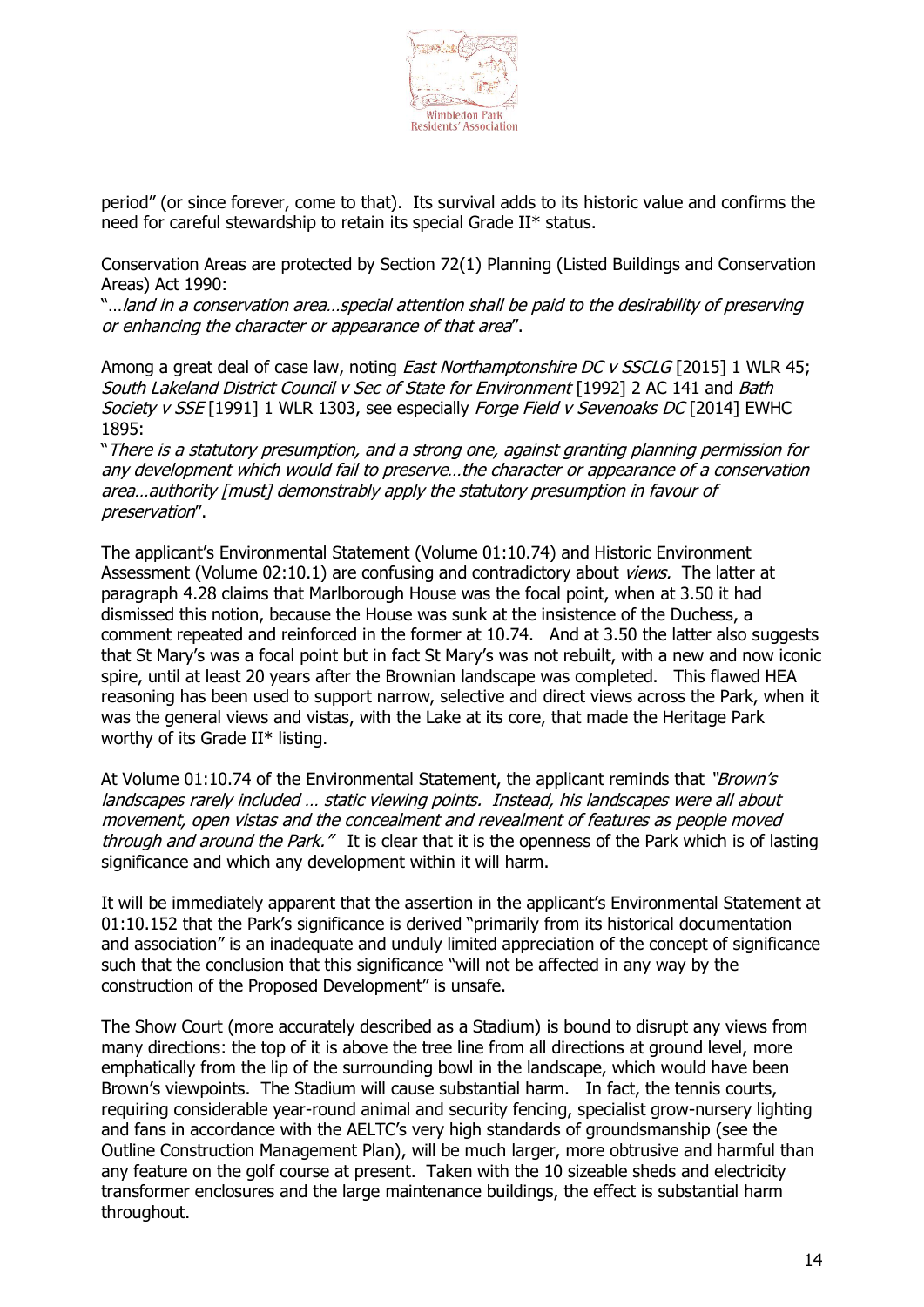

Added to this catalogue of substantial harm are the huge hard standings for entrance villages at each end of the Park and the extensive road network throughout, calculated at more than 9.4 kilometres. The entrance villages, with their permanent bases up to 100m long, will be in construction or de-construction for at least 3 months of each year. There used to be similar pop-up entrances on Church Road to the main site, but these soon became permanent buildings. And all that is without allowing for the considerable soil movement everywhere: not one square metre of ground outside the tree root-throws will be untouched by the bulldozer.

The planning authority will be aware that some of the proposals may satisfy two of the three issues to be considered in the protection of heritage assets under NPPF 197. Perhaps some of the soft landscaping and arboriculture could be claimed to be "desirable for sustaining and enhancing the significance of" the Park (NPPF 197 (a)) or the community use of the dedicated park and walkways will "make a positive contribution to sustainable communities" (NPPF 197 (b)). However, nearly all of this proposed development fails to satisfy either of these two or the third because it will not make a "positive contribution to local character and distinctiveness" (NPPF 197 (c)) since it will destroy the MOL and its character and there is plenty of Commercial tennis on the west of Church Road, as demonstrated in the Merton Character Study.

A telling example of the application's wilful dismissal of the need to preserve heritage and environmental assets is to be found tucked away in the Design Guidelines. It is argued elsewhere in this submission that an Outline application is invalid on local policy grounds, but even if it were to be accepted, it is also submitted that little weight can be attributed to the applicant's claim to preserve the natural environment. The Design Guidelines that apply to the largest and most obtrusive buildings should be a place where the effect of the development on veteran and retained trees is paramount. However, Terminology at page 5, defines 'Should' as "this feature or guideline is part of the design intent; deviation from it should be well justified"; and 'Must' as "this feature or quideline is not optional and is expected to form part of the detailed design." The rules that apply to trees are governed by "should", not "must" (Design Guidelines 1.2.2, 2.2.2, 3.2.2). So, if a tree must go because it is in the way, it will go. That demonstrates no respect for veteran trees.

# **4. Open Space and Metropolitan Open Land (= Green Belt)**

#### **NPPF 99 and 147 to 150 Sam Smith v North Yorkshire**

NPPF 99 "Existing open space, sports and recreational buildings and land should not be built on…unless…clearly…surplus to requirements". The golf course is actively used, as the applicant's statements make clear. It is also accessible to the public, many exercising the rights reserved in the lease for locals to play without needing to become a member. The proposal is to replace that sports use by a private tennis club where the public will not be able to play. Clearly not surplus to requirements, NPPF 99 prevents this development.

The Park is designated Metropolitan Open Land which has the same status as Green Belt for the purposes of planning policy protection. The NPPF 147 and 148 tests are even stronger for MOL than for Heritage. All development (adopting the well-known definition of "works etc in on or under land", s.55 Town and Country Planning Act 1990) is "*inappropriate and should not* be approved except in very special circumstances" (NPPF 147). Planning authorities must ensure that "substantial weight is given to any harm" (not just substantial harm) (NPPF 148). All building works in this proposal fall under this rule: not just the prominent stadium and other buildings, but also the extensive network of 9.4 kilometres of roads, hardscapes, and paths as well.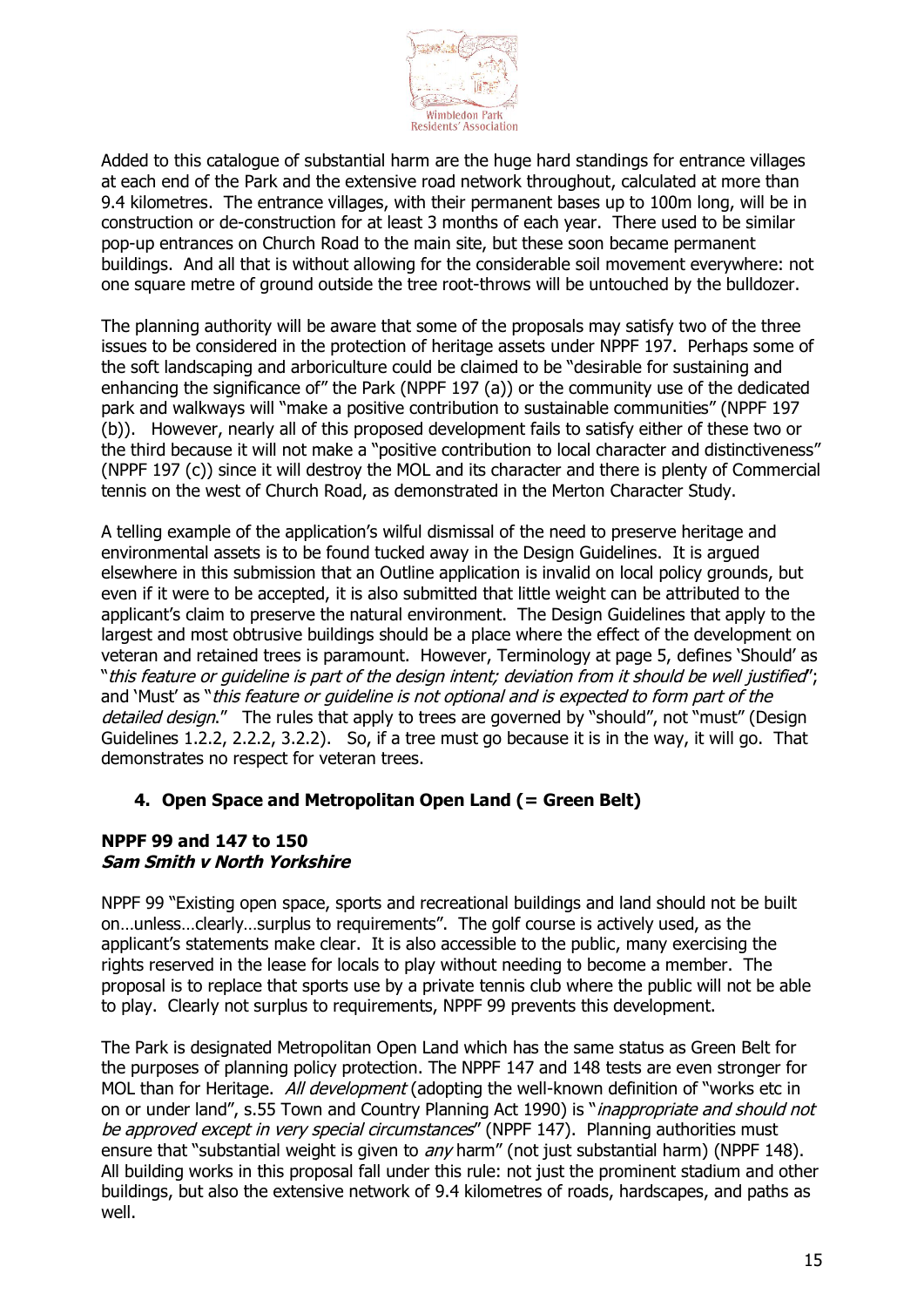

Due no doubt to the breadth of this rule there is an exception for new buildings providing "appropriate facilities for outdoor sports" (NPPF 149 (b)). Clearly the stadium and other major works could never pass this threshold. On no grounds whatsoever should the stadium be approved. There may be a few examples in this proposal of other appropriate buildings, such as some small, discreet maintenance and changing facilities.

In addition, these are no ordinary tennis courts; compare the average levelled ground tennis court 34.5m x 16.5m. The method of construction required by the applicant involves an extensive concrete bund below ground, fans, covers, fencing and much wider-and-longer-thanaverage tennis-playing surfaces: 37m x 22.4m, constructed from scratch with substantial new concrete: see Court Layout Drawings and Appendix B to the Outline Landscape Management Plan.

All of that is far more environmentally intrusive, by contrast, than simply levelling the ground and improving the grass to make a playing surface. We believe that the decision-maker should review this difference very carefully indeed. Works of this extent are *development*, so they are inappropriate, but they are not covered by the exception in NPPF 149(b) because they are not a building. The greater the number of courts of this nature proposed by the applicant the more stringently should this test be applied. That the project envisages so many courts built in this way is demonstrably inappropriate and should be refused.

These submissions cannot be expected to comment on all of the considerable number of errors and fallacious arguments in the applicant's submission, nor does the community have the time (in just 5 weeks), money or resources to deal with each. Just one example will be sufficient here: paragraph 7.3.17 of the Planning Statement, which cited *Sam Smith v North Yorkshire* [2020] UKSC 3 to support the applicant's interpretation of "openness" and its claim that the proposal achieves a sufficient degree of openness. The Sam Smith case concerned a quarry, which is allowed as a specific exception to the prohibition on development in the green belt "*provided it preserves its openness*" (NPPF 150(a)). The argument was whether the authority in that case took due notice of that concept. But this application is not concerned with a quarry, nor is it within the list of exceptions to the prohibition. The Sam Smith case has nothing whatsoever to do with it, and the applicant is misleading itself and the decision-making authority in seeking to rely on it.

#### **5. Carbon Footprint, Car Parking, Traffic and Church Road**

The applicant's Travel Plan documentation in support of the application does not meet the challenges posed by climate change.

The applicant proposes to continue the use of Wimbledon (Public) Park for their own generated requirements, car/bicycle parking, vehicular drop-off, retention of the Queue, servicing, etc. All the requirements generated by the applicant should be catered for within their ownership, not to the detriment of the local residents' facilities.

The traffic data is almost impossible to analyse, since the main traffic changes proposed by the applicant for the Championships are dealt by LBM on a yearly basis under separate legislation such as the intended proposed Church Road temporary road closure underpinned by public security considerations.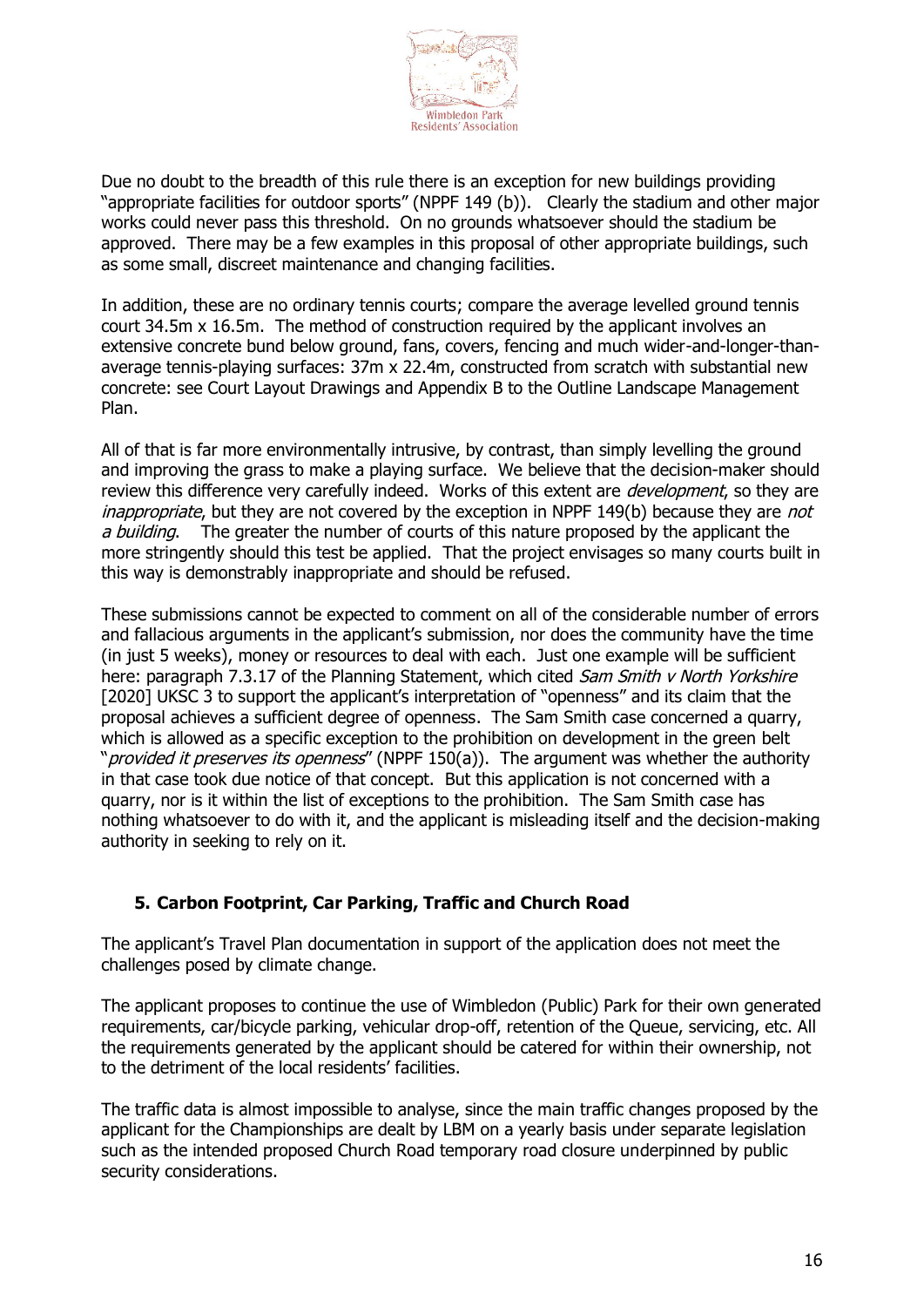

The proposed changes to the status of Church Road, should be the subject of a comprehensive traffic assessment analysing the impact on all the adjacent roads from a pedestrian, cyclist and vehicular including public transport from a wider perspective which is not offered under the applicant's proposals, both during the extended building site and servicing operations that such development would entail, as well as later during the Qualifying and Championships events.

Accordingly, the intended works to Church Road should be excluded from this application and the red line of the application modified accordingly.

#### **6. Local Plan and Merton's special characteristics**

#### **Site and Policies Plan and Policies Map, 2014-2024 New Draft Local Plan Merton Character Study**

This application will be assessed by LBM in accordance with the following local plan documents:

Core Planning Strategy (2011-2024 Adopted) Site and Policies Plan and Policies Map (2014-2024) Estates Local Plan (Adopted 2018) South West London Waste Plan (2012) – 2021 version currently subject of independent examination by a Planning Inspector New Local Plan (2021) – Stage 3 subject to independent examination by a Planning Inspector

In doing so, LBM is bound to give the appropriate weight to recent policies and guidance emanating from NPPF and the London Plan (2021).

Policies emerging from the draft (unadopted) New Local Plan and its Site Allocation Wi3 should be given no weight in the decision-making process for this application given the extensive and comprehensive objections raised for consideration by the independent Inspector by many organisations. However, it should be noted that the current (2014-2024) Merton Sites and Policies Map for Wimbledon does not include any proposal for a site allocation for development associated with the site the subject of this application.

The Local Plan refers to Supplementary Planning Documents (SPD) that inform the formulation of policies and guidance for assessing development plans within the Borough. One such SPD, recently adopted by the Council on 22 June 2021, is the Merton Character Study. This document is intended to be used as an important tool for developers and others investing in Merton to ensure proposals positively respond to the local context.

This Character Study 2021, prepared by Allies & Morrison, who as it happens also created the Masterplan, is directly relevant and compelling in this case (emphasis added):

Page 6: "Where areas have a strong existing character, this will be reinforced and protected."

Page 104: "… it is also about highlighting thresholds - beyond which change needs to be limited. This will include *protecting open spaces*, routes, as well as *sensitive conservation* areas/zones."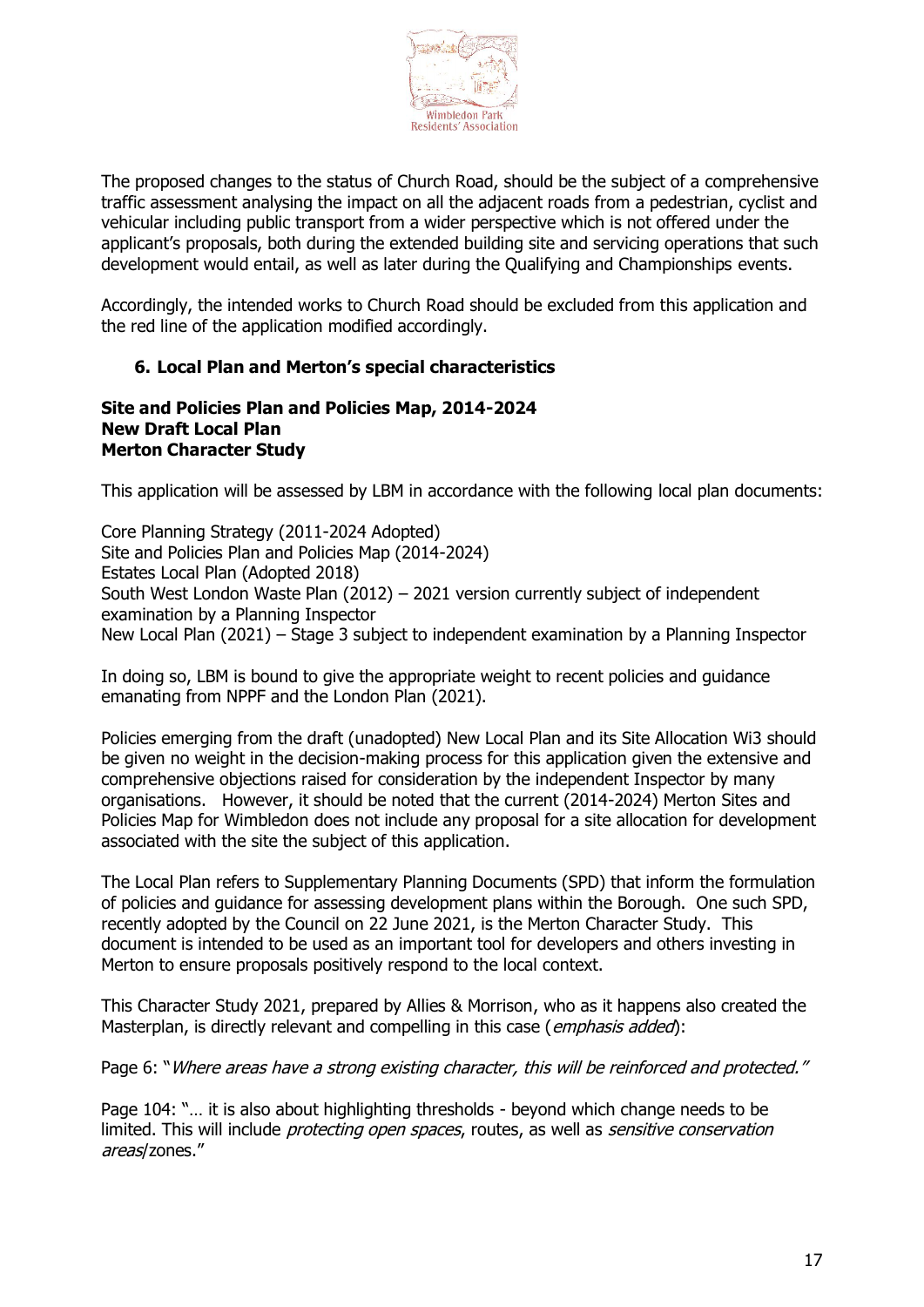

Page 130-9: Tall Buildings (>18 metres; the Stadium -show court- is at least 25 metres) "*It is* highly unlikely that a tall building would be appropriate in a low-scale residential area". Wimbledon Park, a Conservation Area and Heritage at Risk, is the most sensitive area in the Borough for Tall Buildings.

Page 142: "The borough is blessed with a wealth of high-quality green spaces ... Reemphasising this inbuilt green infrastructure ... could significantly enhance the borough's neighbourhoods and their sustainability."

#### **7. Heritage at risk for 6 years**

#### **HE1000852**

On the HE "Heritage at Risk" Register since 2015, the relevant entries read as follows:

"2016 - Wimbledon Park is a remnant of the C18 landscape that Capability Brown laid out for Earl Spencer of Wimbledon House, a C16 estate. The lake is a survivor from this landscape and is in very poor condition. The Local Authority manages the municipal park with an emphasis on sport and land to the west is Wimbledon Golf Course. Designed views are obscured and the divided ownership results in discordant landscape management."

"2021 - A remnant of the C18 landscape by Lancelot 'Capability' Brown for the 1st Earl Spencer's manor house at Wimbledon, itself developed from a C16 estate. The Local Authority manages Brown's lake and land to the east as a municipal park with an emphasis on sport, with land to the west in private ownership as golf and sports clubs. The divided ownership results in differential landscape management. A masterplan exists for the municipal park, but a shared vision for the whole historic landscape is needed. The Local Authority, with the other landowners, is developing a project for works to the lake."

The distinction between these descriptions is noticeable and caused Historic England now to assess the Park as of High Vulnerability and in a Declining Trend. It is getting worse, and nothing has been done. In the discussion elsewhere in this submission attention is drawn to NPPF 196: *neglect should not be taken into account in the decision*. This is a very important policy issue. The applicant cannot argue that the output of the works to remedy neglect is a feature of any benefit, potentially outweighing harm. Nor can the applicant argue that if the works cause substantial harm, it is necessary to achieve substantial benefits.

The municipal park mentioned here is the area owned by LBM as trustee for the public. Nothing has been done or changed to overcome the reasons for listing Wimbledon Park as "at risk". Desultory meetings in which the applicant has been involved have failed to achieve a meeting of minds and ambitions, a shared vision, of all landholdings to unite the "whole historic landscape". It would be perverse to suggest that this would be overcome by any development of one landholding alone leaving aside all the other policy reasons preventing development. However, the applicant's statement in EIA Vol 3 Non-Technical Summary 4.4: "Do nothing – would prevent the opportunity for works that may deliver the *proposed Development's* aspiration of having the site removed from the 'at risk' register" is incredible. It is also an example of an attempt to argue that neglect should be taken into account, contrary to NPPF 196, and therefore plain wrong.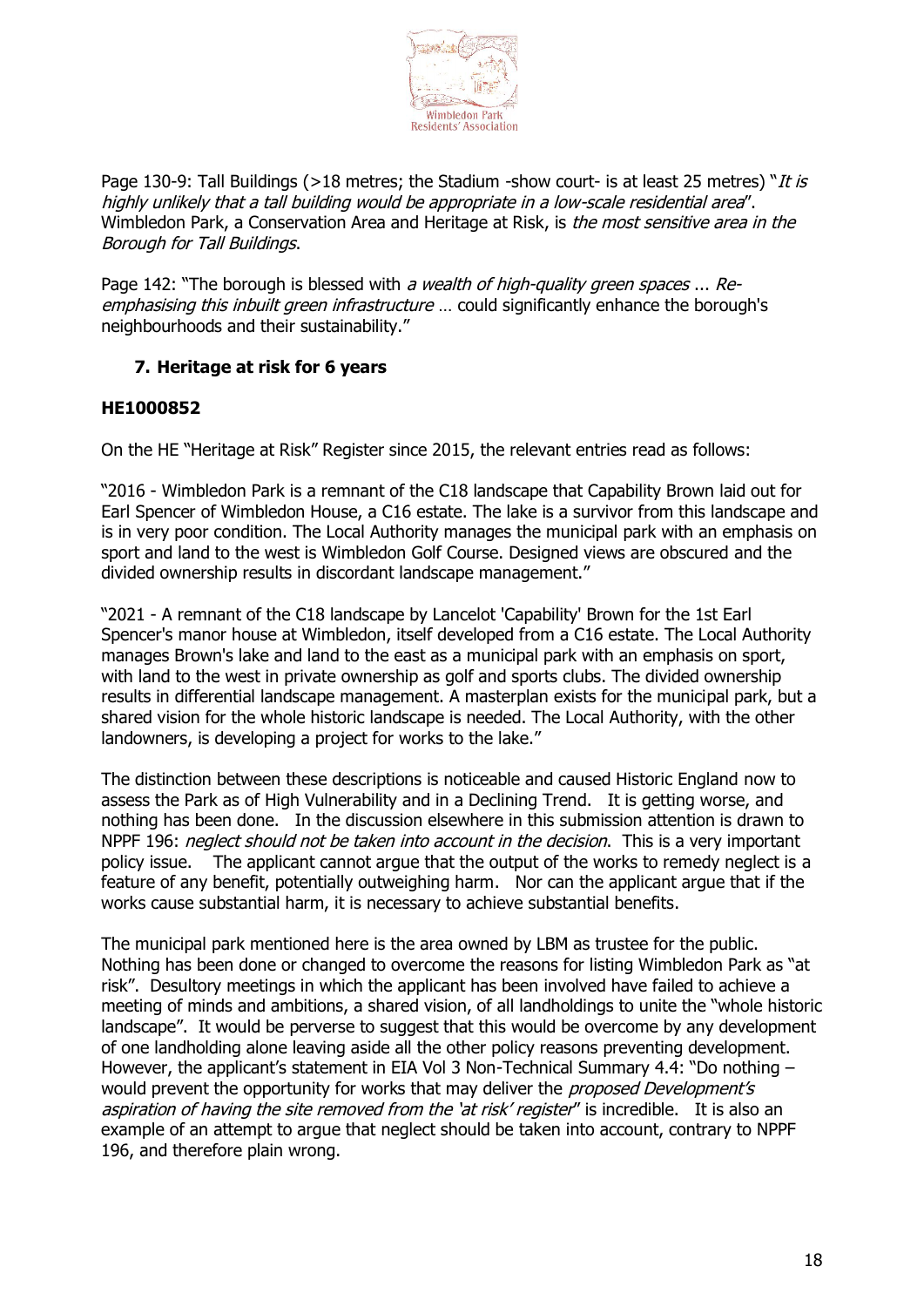

The applicant could have addressed the concerns, but this scheme does not. In addition, this failure to address the Heritage at Risk problem is a further example of substantial harm, not benefit, to be weighed under the NPPF para 200.

The applicant's EIA, Volume 1, Environmental Statement, at paragraph 10.59 reassures that if the proposed project is not pursued, the applicant will improve the condition of the "At Risk" issues through a Conservation Management Plan currently in course of preparation. In other words, doing nothing will address "At Risk"; carrying out the development will make it worse.

This clearly argues for no development.

#### **8. Disdain for Legal Obligations, Conflicts of interest**

In 1993 the applicant covenanted not to develop the land, a Deed which it now proposes to ignore. The entire Park was originally acquired by Wimbledon Corporation (now LBM) in 1915 as a trustee for the public. The covenant, that "building shall not impair the appreciation of the general public of the extent or openness of the property", was given by the applicant for the benefit of the remainder of the Park which LBM retained, still as trustee for the public. LBM must enforce that covenant for public benefit, but if they grant consent the applicant might expect them to release the covenant, or if LBM are offered some consideration (perhaps to release the covenant), they may feel compelled to promote development. This issue has been drawn to the attention of LBM. An adequate response is awaited.

The applicant claims (Planning Statement 1.1.6) to be *committed* to paying for de-silting of the Lake. The offer of such valuable works (many £millions) applies to land which the applicant does not own, is outside the application area and owned by LBM, and is not required as an integral part of the development. De-silting may, however, assist LBM to comply with its statutory obligations which are not in any way related to the development or its role as planning or local authority, but as registered owner of a reservoir under the Reservoir Act 1975 to prevent 'over-topping' of the dam. Following enquiry, Rolfe-Judd Planning have confirmed that this in fact means that the applicant has made an offer to LBM to pay for de-silting which it will fulfil only if planning for the whole scheme is granted. LBM have been asked in writing to explain their very difficult position and a response is awaited.

#### **In conclusion …**

"Heritage assets are an irreplaceable resource" (NPPF 189),

"Construction of new buildings in the Green Belt is inappropriate" (NPPF 149) and "Special attention shall be paid to the desirability of preserving or enhancing the character or appearance of a conservation area" (s.72 Planning (Listed Buildings and Conservation Areas) Act 1990.

As Mr Justice Holgate said in Save Stonehenge v Secretary of State in July this year, among nine reasons for granting judicial review (para 282):